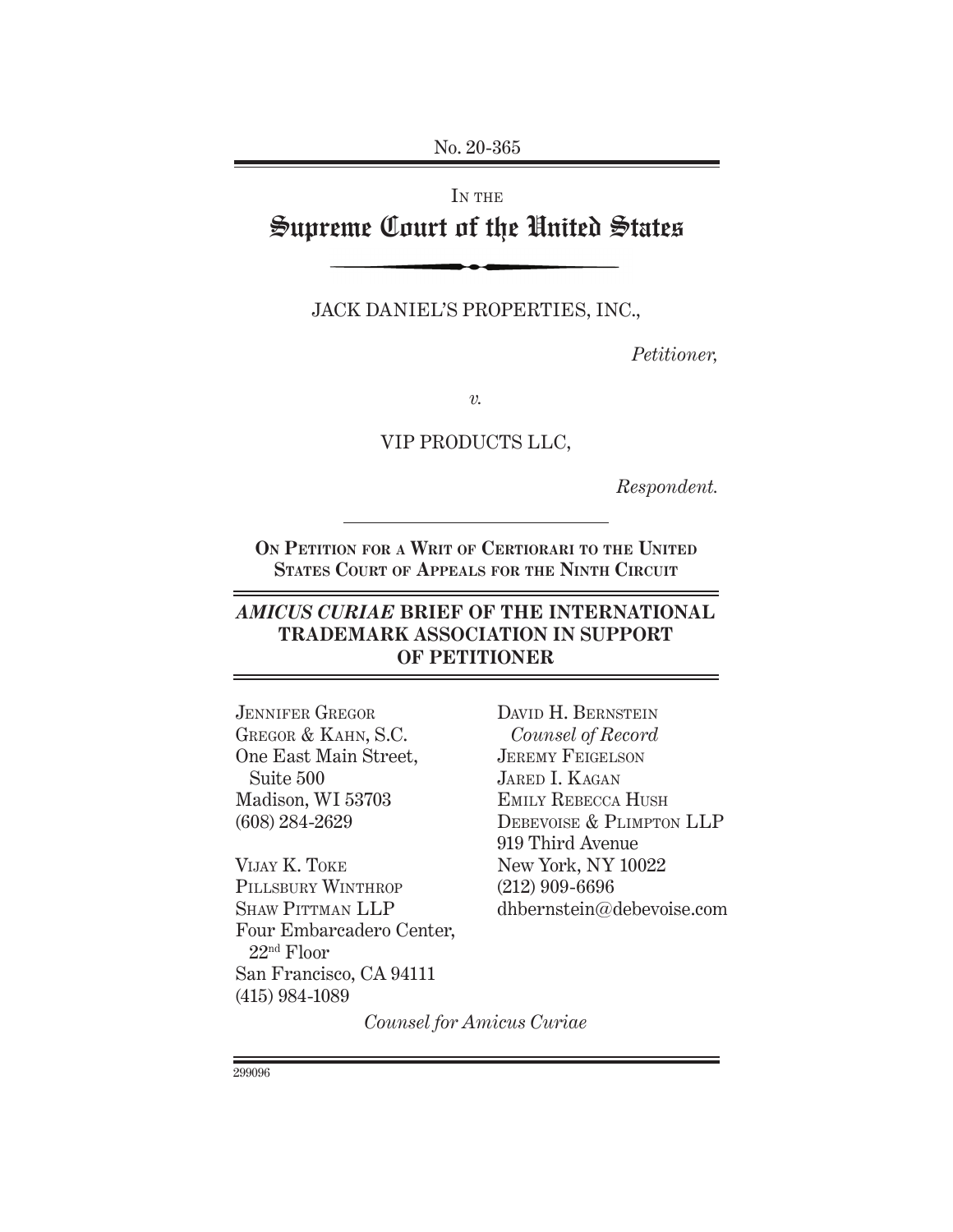## **TABLE OF CONTENTS**

| The Ninth Circuit's Infringement<br>I.<br>Analysis Diverges From Other Federal<br>Circuits And Upsets The Balance<br>Between Trademark Law And The First                       |  |  |  |  |
|--------------------------------------------------------------------------------------------------------------------------------------------------------------------------------|--|--|--|--|
| The Rogers Test Strikes The<br>A.<br>Right Balance By Granting First<br>Amendment Protection Only To<br>Artistic Works, Not Commercial                                         |  |  |  |  |
| <b>B.</b><br>No Other Circuit Has Applied<br><i>Rogers</i> To Commercial Products 15                                                                                           |  |  |  |  |
| The Ninth Circuit's Extension Of<br>$\mathcal{C}$ .<br>Rogers Wrongly Tilts The<br>Balance Against The Application<br>of Trademark Law And Its<br>Protection Of Consumers.  22 |  |  |  |  |
| II.<br>The Ninth Circuit's Dilution Analysis<br>Departs From The Existing Statutory<br>Framework And Disregards This                                                           |  |  |  |  |
|                                                                                                                                                                                |  |  |  |  |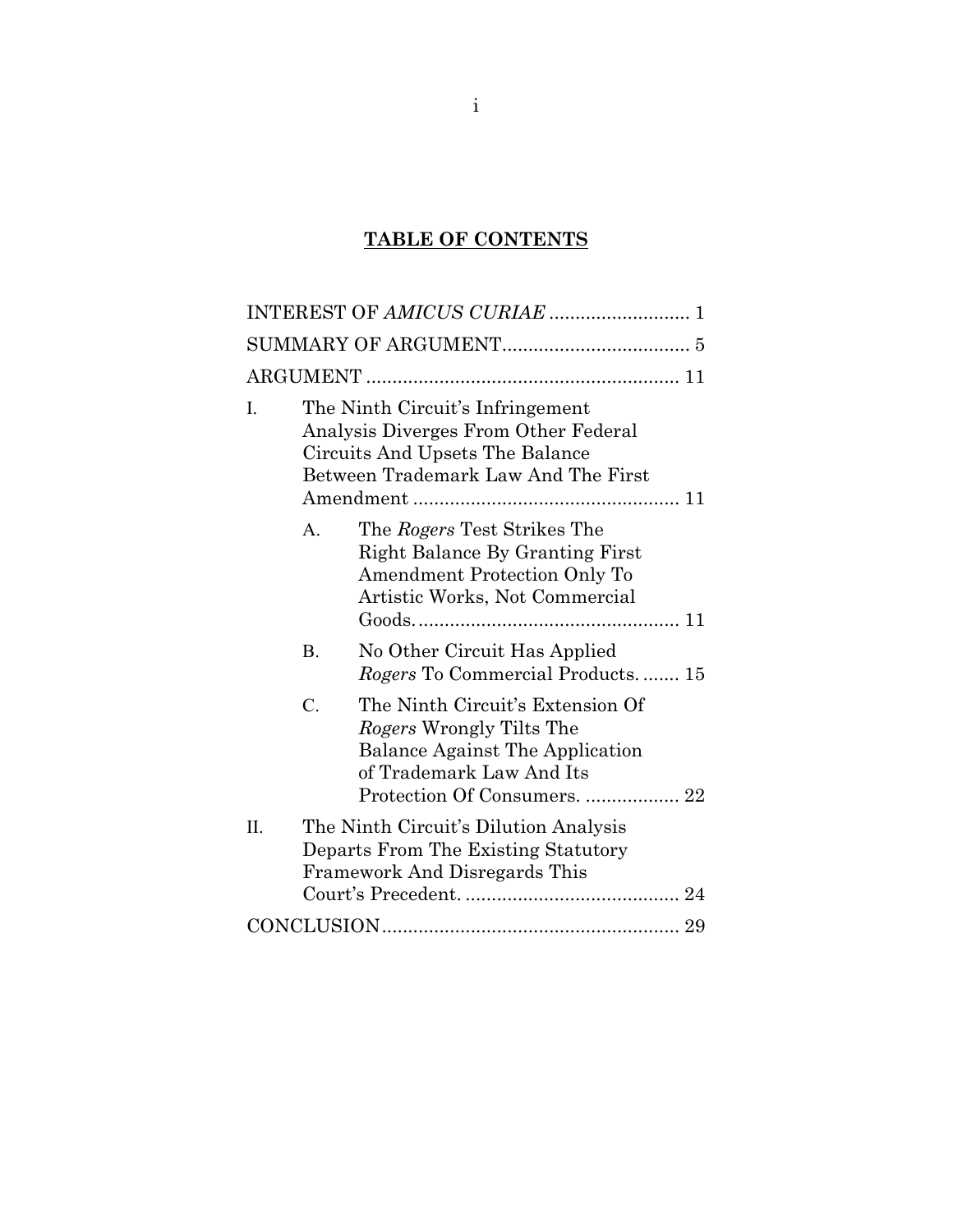# **TABLE OF AUTHORITIES**

# Cases

| A.V.E.L.A., Inc. v. Estate of Marilyn Monroe, LLC,<br>364 F. Supp. 3d 291 (S.D.N.Y. 2019) 14, 15 |
|--------------------------------------------------------------------------------------------------|
| Am. Dairy Queen v. New Line Prods.,                                                              |
| Am. Express Co. v. Vibra Approved Lab'ys. Corp.,<br>1989 WL 39679, 10 U.S.P.Q.2d 2006            |
| Anheuser-Busch, Inc. v. Balducci Publ'ns,                                                        |
| Bad Frog Brewery, Inc. v. N.Y. State Liquor Auth.,                                               |
| Cardtoons, L.C. v. Major League Baseball Players<br>Assn,                                        |
| Central Hudson Gas & Electric Corp. v. Pub. Serv.<br>$Comm\, n$ ,                                |
| Coca-Cola Co. v. Gemini Rising, Inc.,                                                            |
| E.S.S. Ent'mt 2000 Inc. v. Rock Star Videos Inc.,                                                |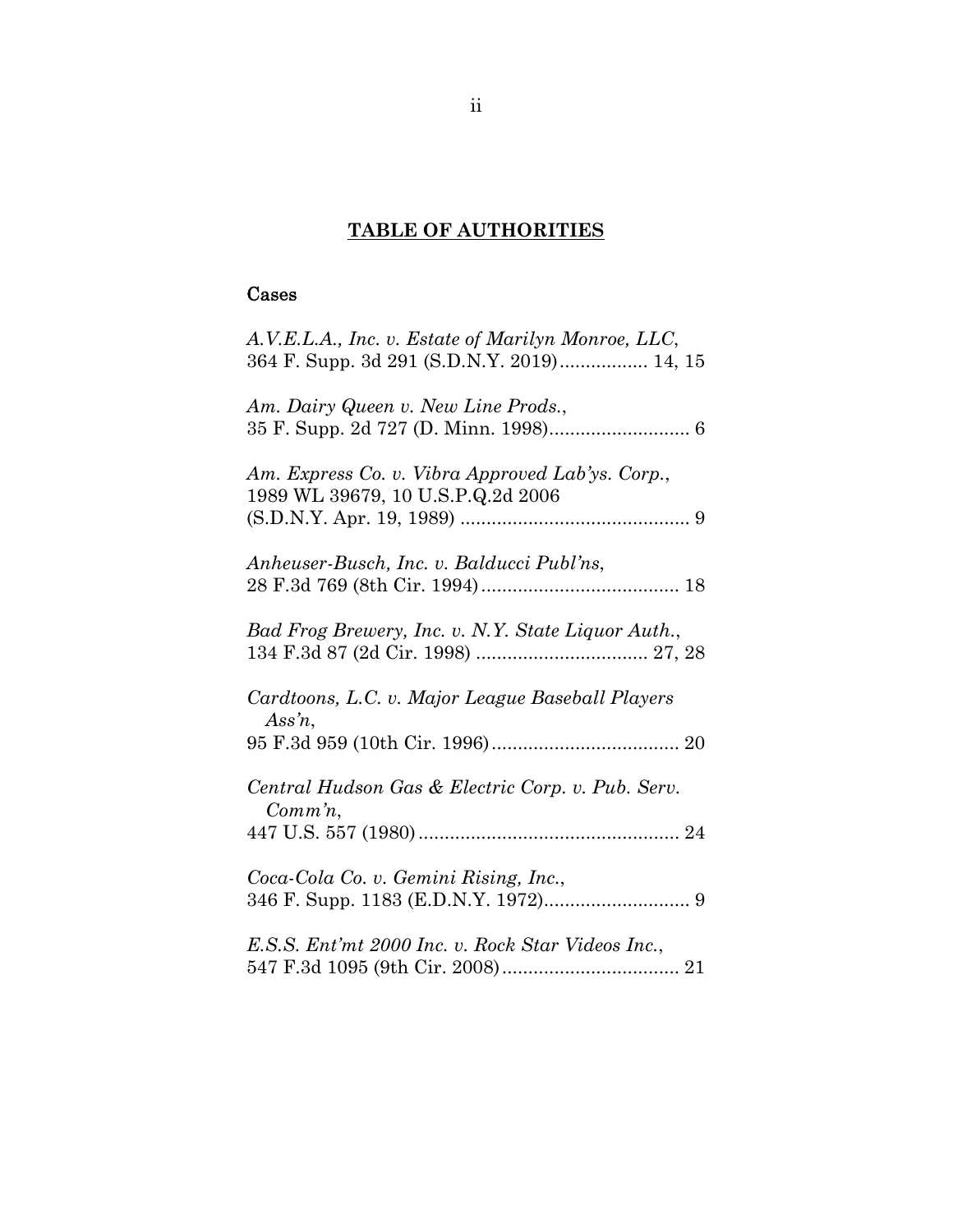| $ETW$ Corp. v. Jireh Publ'g, Inc.,                                                       |
|------------------------------------------------------------------------------------------|
| Gomez v. United States,                                                                  |
| Gordon v. Drape Creative, Inc.,                                                          |
| Iancu v. Brunetti,                                                                       |
| Jordache Enters., Inc. v. Hogg Wyld, Ltd.,                                               |
| Louis Vuitton Malletier S.A. v. Haute Diggity Dog<br>LLC                                 |
| Louis Vuitton Malletier, S.A. v. Hyundai Motor Am.,<br>No. 10 Civ. 1611, 2012 WL 1022247 |
| Matal v. Tam,                                                                            |
| Mattel, Inc. v. Walking Mountain Prods.,                                                 |
| Metromedia, Inc. v. City of San Diego,                                                   |
| Mutual of Omaha Ins. Co. v. Novak,                                                       |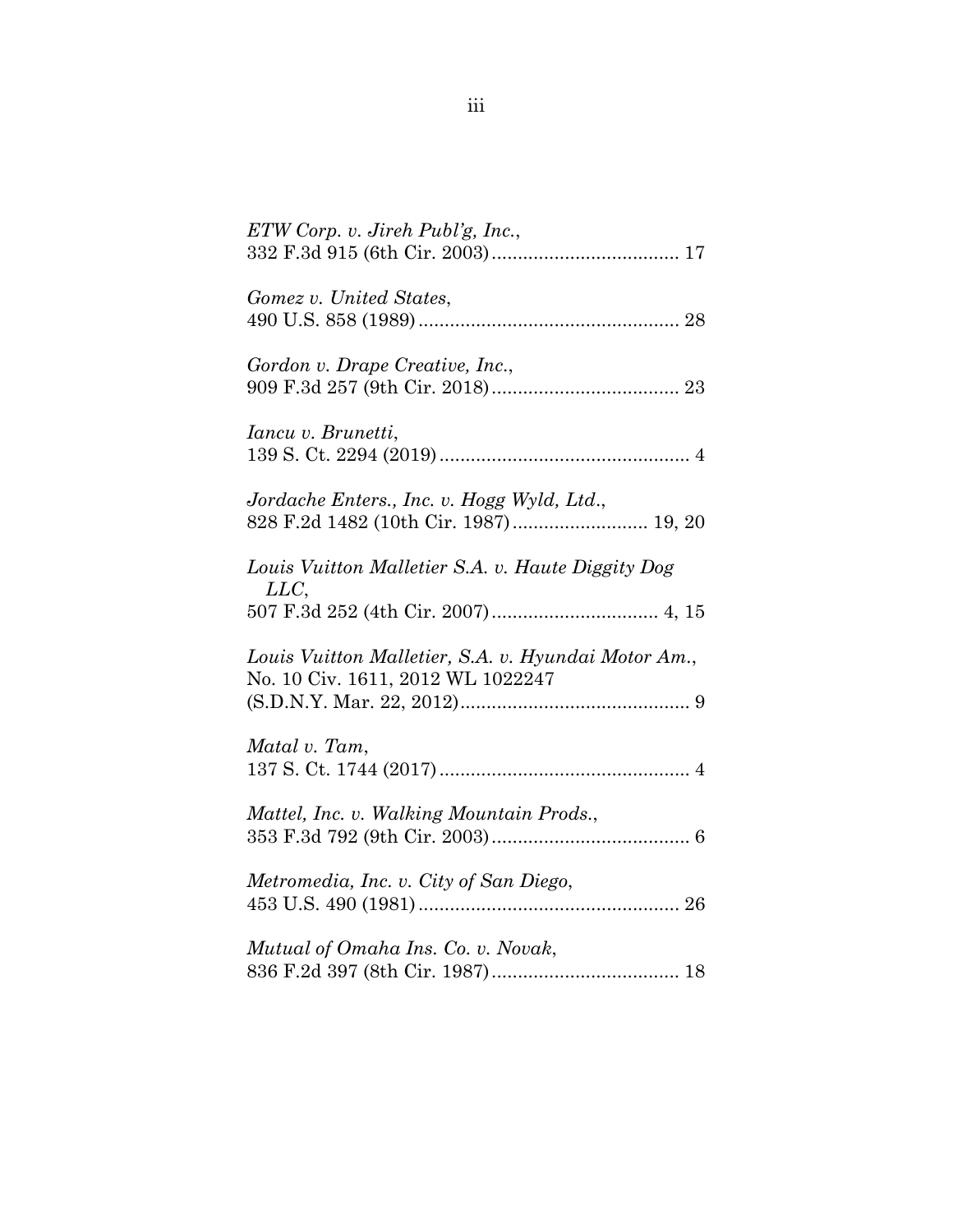| Nike, Inc. v. Just Did It Enters.,                                                          |
|---------------------------------------------------------------------------------------------|
| Parks v. LaFace Records,                                                                    |
| Radiance Foundation, Inc. v. NAACP,                                                         |
| S.F. Arts & Athletics, Inc. v. U.S. Olympic<br>Committee,                                   |
|                                                                                             |
| Stouffer v. Nat. Geographic Partners, LLC,<br>2020 WL 2306854 (D. Colo. May 8, 2020) 20     |
| Sugar Busters LLC v. Brennan,                                                               |
| Tommy Hilfiger Licensing, Inc. v. Nature Labs, LLC,                                         |
| Twentieth Century Fox Television v. Empire Distrib.,<br>Inc.                                |
| 875 F.3d 1192 (9th Cir. 2017) 22, 23                                                        |
| Twin Peaks Prods., Inc. v. Publ'ns Int'l, Ltd.,<br>996 F.2d 1366 (2d Cir. 1993)  13, 14, 17 |
| Univ. of Alabama Bd. of Trustees v. New Life Art,<br>Inc.,                                  |
|                                                                                             |
| Utah Lighthouse Ministry v. Found. for Apologetic<br>Info. & Rsch.,                         |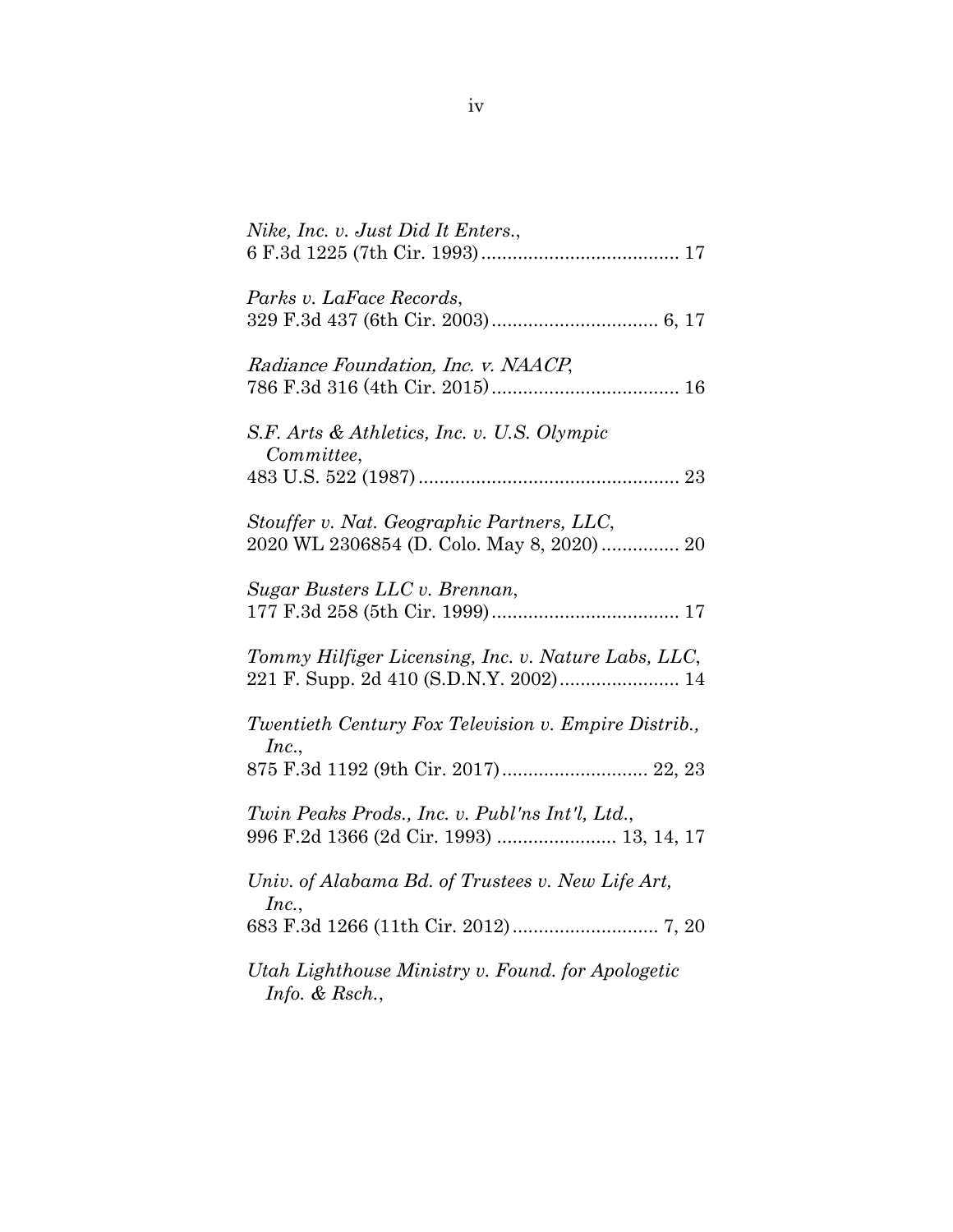|--|--|--|--|--|--|--|--|

| VIP Prods. LLC v. JDPI,                     |  |  |
|---------------------------------------------|--|--|
| 953 F.3d 1170 (9th Cir. 2020)16, 23, 25, 27 |  |  |

*Westchester Media v. PRL USA Holdings, Inc.*, 214 F.3d 658 (5th Cir. 2000) .......................... 6, 16, 17

### Statutes

|--|--|--|--|--|--|--|--|

# Other Authorities

| H.R. Rep. No. 104-374, 104th Cong.                  |
|-----------------------------------------------------|
|                                                     |
|                                                     |
| H.R. Rep. No. 109-23, 109th Cong.                   |
|                                                     |
|                                                     |
| Pierre N. Leval, <i>Trademark: Champion of Free</i> |
| Speech,                                             |
| 27:2 COLUM. J. L. & ARTS 188 (2004)  15, 29         |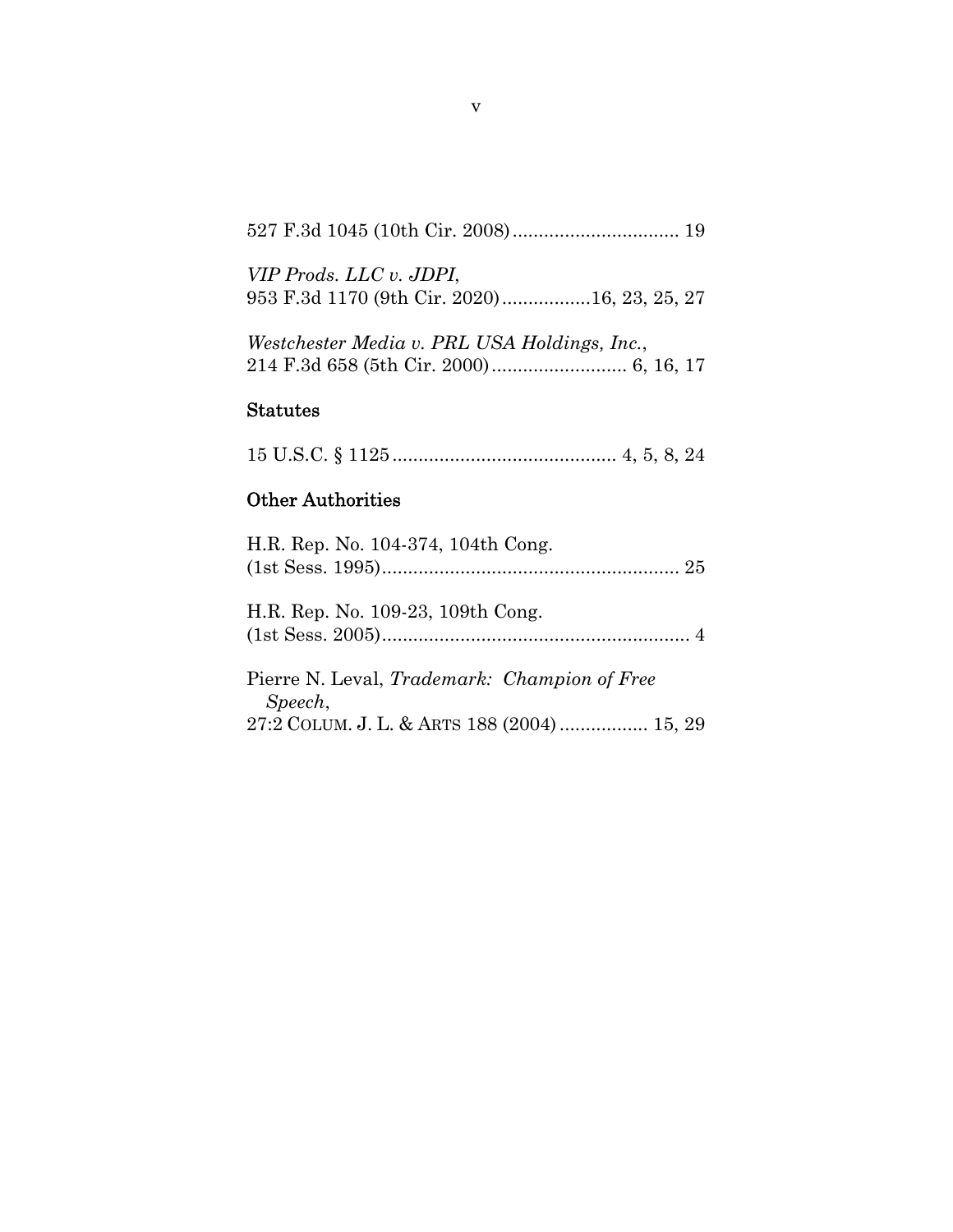## *AMICUS CURIAE* **BRIEF OF THE INTERNATIONAL TRADEMARK ASSOCIATION IN SUPPORT OF PETITIONER**

The International Trademark Association ("INTA") submits this brief in support of the petition for certiorari by Jack Daniel's Properties, Inc. ("JDPI").1

#### **INTEREST OF** *AMICUS CURIAE*

Founded in 1878 as the United States Trademark Association, INTA is a not-for-profit organization dedicated to the advancement of trademarks and related intellectual property concepts as essential elements of trade and commerce. INTA has more than 7,200 member organizations from 191 countries, including trademark owners, law firms, and other professionals who assist brand owners in the creation, registration, protection, and enforcement of trademarks. INTA's members share the goal of promoting the essential role that trademarks play in fostering informed decisions by consumers and fair competition.

<sup>1</sup> Both parties received notice of INTA's intent to file an *amicus*  brief more than 10 days prior to the filing deadline, and both parties consented. S. Ct. R. 37.2(a). This brief was authored solely by INTA and its counsel. No party or counsel for a party, and no person other than INTA and its counsel, made a monetary contribution intended to fund the preparation or submission of this brief. S. Ct. R. 37.6.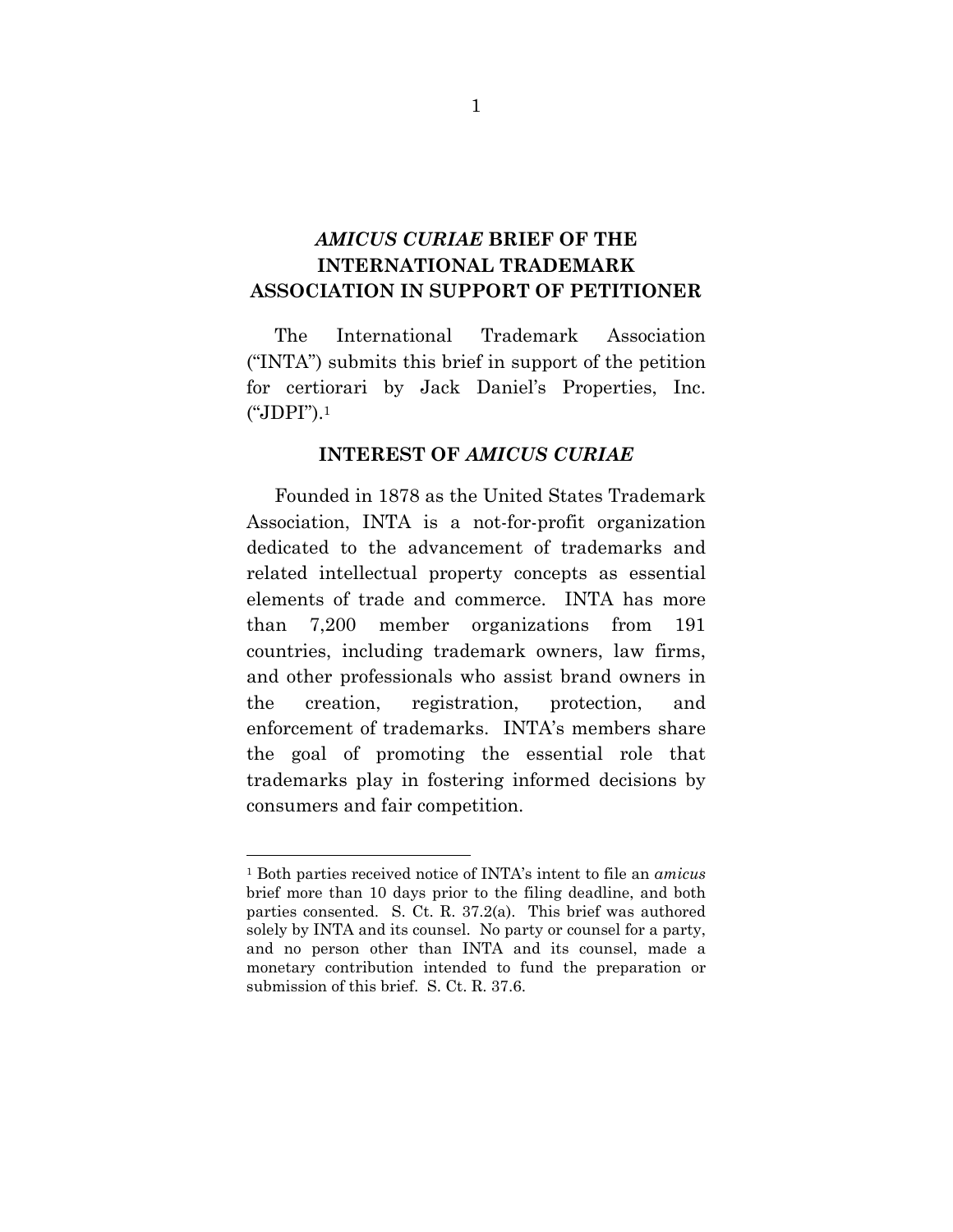INTA's members frequently are plaintiffs, defendants, and advisors in legal actions under the Lanham Act. INTA is interested in the development of clear, consistent, and equitable principles of trademark law. INTA has substantial expertise. It has participated as *amicus curiae* in numerous cases on significant Lanham Act issues, including on the First Amendment.2

<sup>2</sup> Cases in which INTA has filed amicus briefs include: *U.S. Patent & Trademark Office v. Booking.com B.V.*, 140 S. Ct. 2298 (2020); *Romag Fasteners, Inc. v. Fossil, Inc.*, 140 S. Ct. 1492 (2020); *Peter v. NantKwest, Inc.*, 140 S. Ct. 365 (2019); *Iancu v. Brunetti*, 139 S. Ct. 2294 (2019); *Mission Prod. Holdings, Inc. v. Tempnology, LLC*, 139 S. Ct. 1652 (2019); *Matal v. Tam*, 137 S. Ct. 1744 (2017); *Hana Fin., Inc. v. Hana Bank*, 135 S. Ct. 907 (2015); *B&B Hardware, Inc. v. Hargis Indus., Inc.*, 135 S. Ct. 1293 (2015); *Pom Wonderful LLC v. Coca-Cola Co.*, 134 S. Ct. 2228 (2014); *Already, LLC v. Nike, Inc.*, 568 U.S. 85 (2013); *KP Permanent Make-Up, Inc. v. Lasting Impression I, Inc.*, 543 U.S. 111 (2004); *Dastar Corp. v. Twentieth Century Fox Film Corp.*, 539 U.S. 23 (2003); *Moseley v. V Secret Catalogue, Inc.*, 537 U.S. 418 (2003); *TrafFix Devices, Inc. v. Mktg. Displays, Inc.*, 532 U.S. 23 (2001); *Wal-Mart Stores, Inc. v. Samara Bros.*, 529 U.S. 205 (2000); *LTTB LLC v. Redbubble, Inc.*, No. 19-16464 (9th Cir. pending); *Ohio State Univ. v. Redbubble, Inc.*, Case No. 19-3388 (6th Cir. pending); *JDPI v. VIP Products*, Case No. 18-16012 (9th Cir. June 3, 2020) (denying rehearing); *Christian Louboutin S.A. v. Yves Saint Laurent Am. Holdings, Inc.*, 696 F.3d 206 (2d Cir. 2012); *Rosetta Stone Ltd. v. Google, Inc.*, 676 F.3d 144 (4th Cir. 2012); *Fleischer Studios, Inc. v. A.V.E.L.A., Inc.*, 654 F.3d 958 (9th Cir. 2011) (on rehearing); *Levi Strauss & Co. v. Abercrombie & Fitch Trading Co.*, 633 F.3d 1158 (9th Cir. 2011) (on rehearing); *Chloe v. Queen Bee of Beverly Hills, LLC*, 616 F.3d 158 (2d Cir. 2010); *Starbucks Corp. v. Wolfe's Borough Coffee, Inc.*, 588 F.3d 97 (2d Cir. 2009); *ITC Ltd. v. Punchgini, Inc.*, 482 F.3d 135 (2d Cir. 2007), *certified questions accepted*,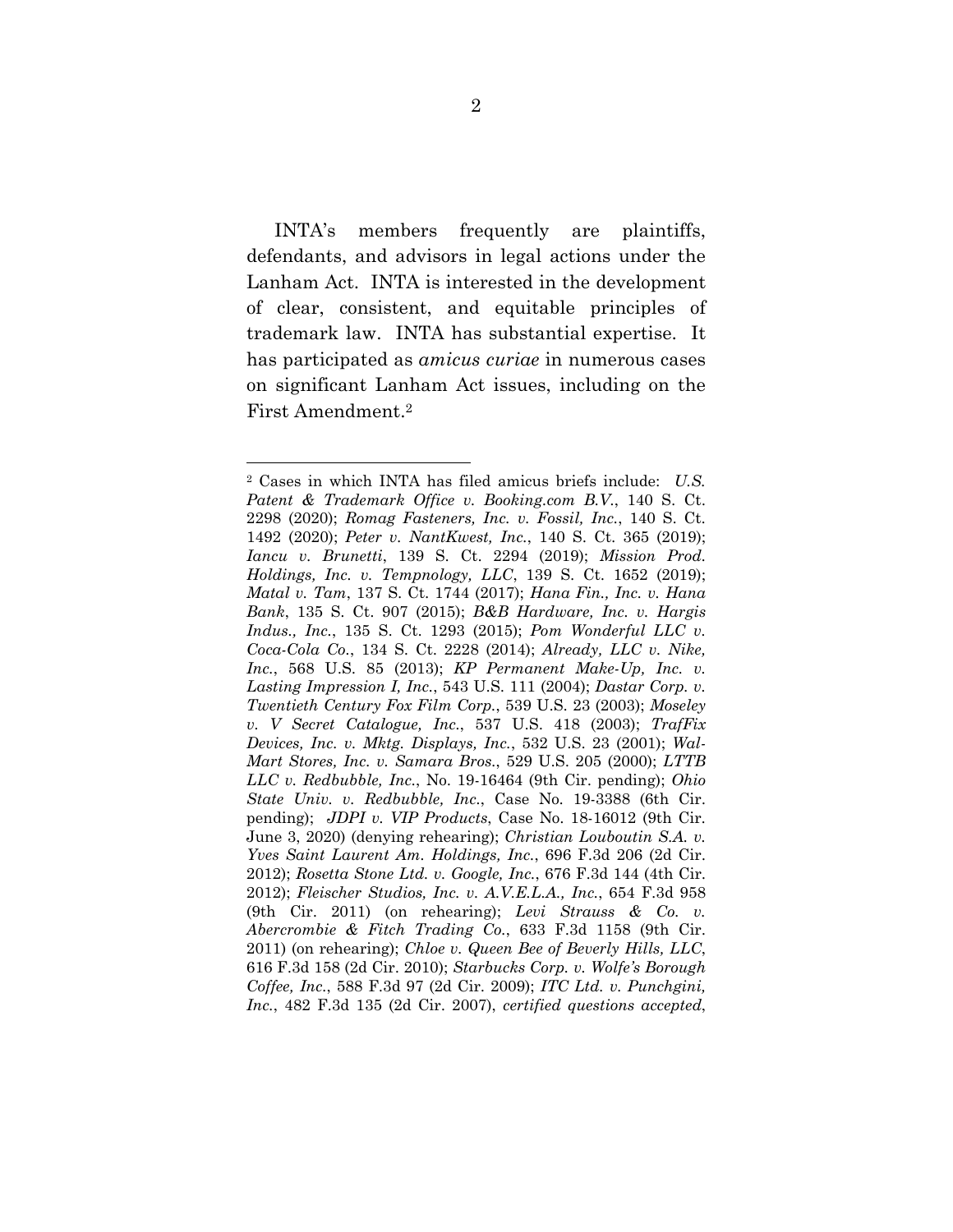INTA was founded in part to encourage enactment of federal trademark legislation after the invalidation on constitutional grounds of the United States' first trademark act. Since then, INTA has provided recommendations and assistance to legislators in connection with almost all major federal trademark legislation, including the Lanham Act and the Trademark Dilution Revision Act ("TDRA"), both of which are at issue in this appeal.

Trademark law is about protecting consumers. Trademarks help consumers know where their products and services are coming from. Trademarks are crucial indicators of source and quality that facilitate reliable and efficient purchasing decisions.

INTA's principal interest in this case is in promoting the appropriate balance between trademark law and the First Amendment. INTA members are sometimes plaintiffs in trademark cases, and sometimes defendants. In parody cases, INTA members are sometimes the parodist and sometimes the parodied. INTA therefore does not approach this case with any bias for or against parody.

<sup>870</sup> N.E.2d 151 (N.Y. 2007), *cert. denied*, 552 U.S. 827 (2007), *certified questions answered*, 880 N.E.2d 852 (N.Y. 2007), *later proceedings*, 518 F.3d 159 (2d Cir. 2008); *Louis Vuitton Malletier S.A. v. Haute Diggity Dog, LLC,* 507 F.3d 252 (4th Cir. 2007); *Penguin Grp. (USA) Inc., v. Am. Buddha*, 946 N.E.2d 159 (N.Y. 2011).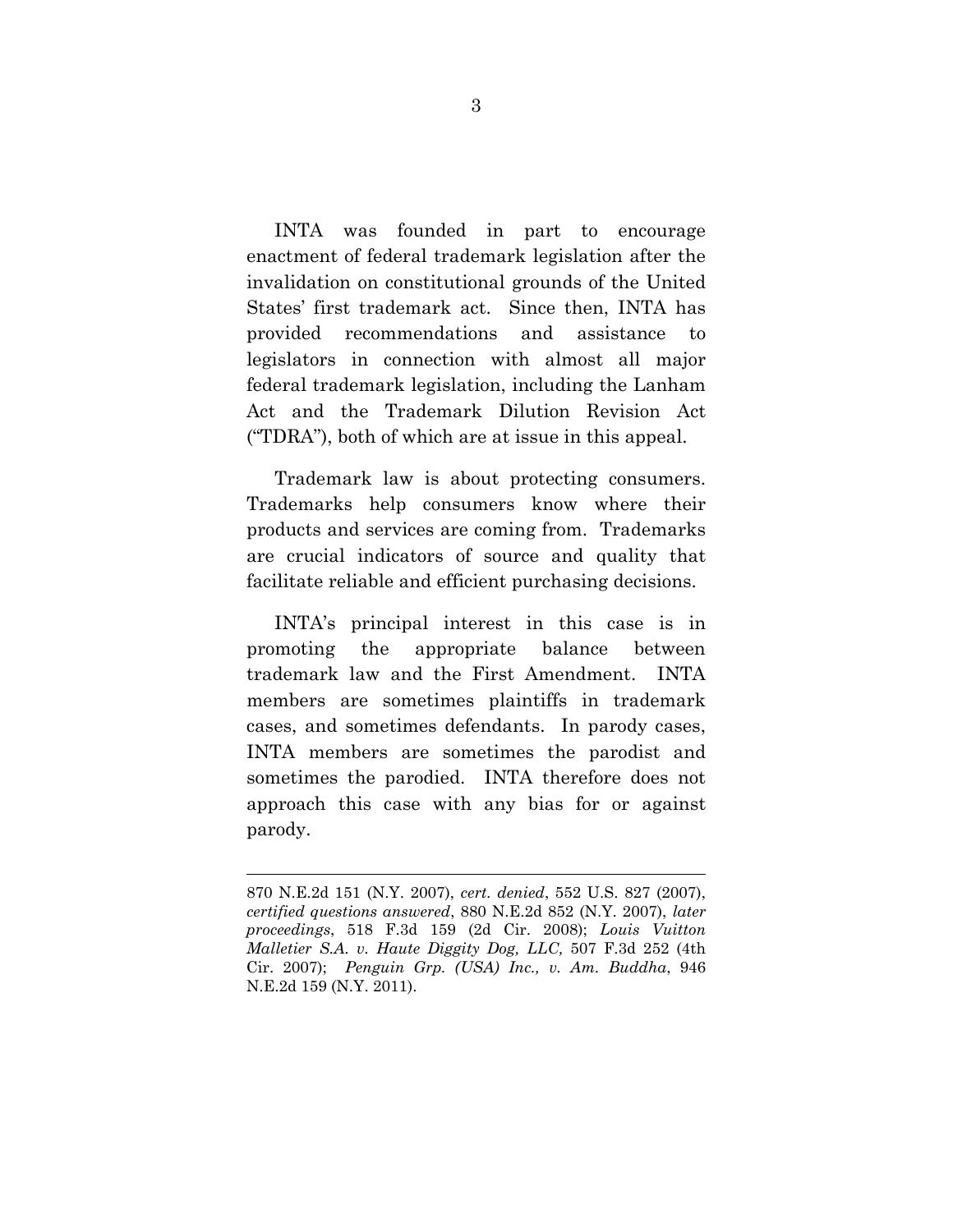In seeking balance between trademark law and the First Amendment, INTA prioritizes the Lanham Act's main goals: providing consumers with accurate information and avoiding deceptive or misleading conduct. In *Iancu v. Brunetti*, 139 S. Ct. 2294 (2019) and *Matal v. Tam*, 137 S. Ct. 1744 (2017), for example, INTA argued that trademark applicants have a First Amendment right to register marks that are scandalous or disparaging; the statutory restrictions on such registrations, since struck down by this Court, had nothing to do with preventing deception or confusion.

In *Louis Vuitton Malletier S.A. v. Haute Diggity Dog, LLC*, 507 F.3d 252 (4th Cir. 2007), INTA again prioritized consumer protection: It argued that some parodies, as in the context of movies and magazines, merit First Amendment protection, but parodies that use another's trademark as the defendant's own brand should be examined under trademark law to assess whether they confuse consumers or dilute the plaintiff's famous mark.

Similarly, INTA supported the addition of a parody defense for certain dilution claims in the TDRA, codified at, 15 U.S.C. § 1125(c). H.R. Rep. No. 109-23, 109th Cong., at 25 (1st Sess. 2005). That defense provides that no actionable dilution results from a "fair use" of a plaintiff's trademark "in connection with ... parodying, criticizing, or commenting upon the famous mark owner or the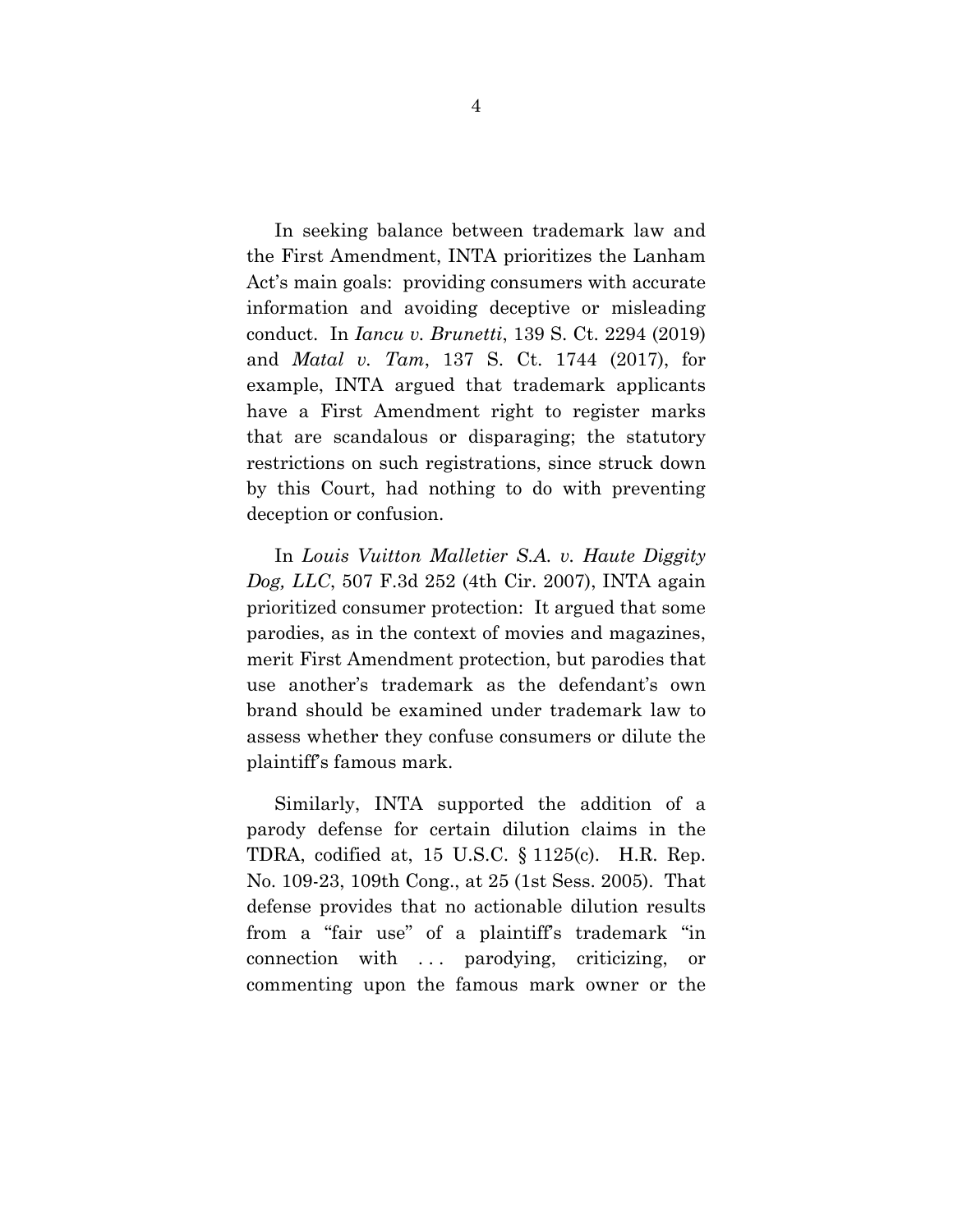goods or services of the famous mark owner," but *only* if defendant is using the mark "other than as a designation of source for the person's own goods or services." 15 U.S.C. § 1125(c)(3)(A). Other TDRA defenses proposed by INTA and adopted by Congress include comparative advertising, news reporting and commentary and noncommercial uses. 15 U.S.C.  $§ 1125(c)(3).$ 

In this case, INTA takes no position on whether the Respondent's dog toy is infringing or diluting. That is properly decided on the facts (and was decided by the trial court below). INTA does take a position on the correct analytic framework: It urges this Court to grant certiorari and reverse the Ninth Circuit.

#### **SUMMARY OF ARGUMENT**

The Ninth Circuit's decision creates a sharp circuit split on how to balance competing claims of trademark protection and free speech in the context of claimed parodies embodied in commercial products as contrasted with artistic works.

With respect to **infringement**, the right answer is found in *Rogers v. Grimaldi*, 875 F.2d 994 (2d Cir. 1989) and its progeny across the circuits that have followed it. The Second Circuit held that titles of artistic works do not infringe unless (1) the title has no artistic relevance to the underlying work, or (2) the title misleads as to the source of the work.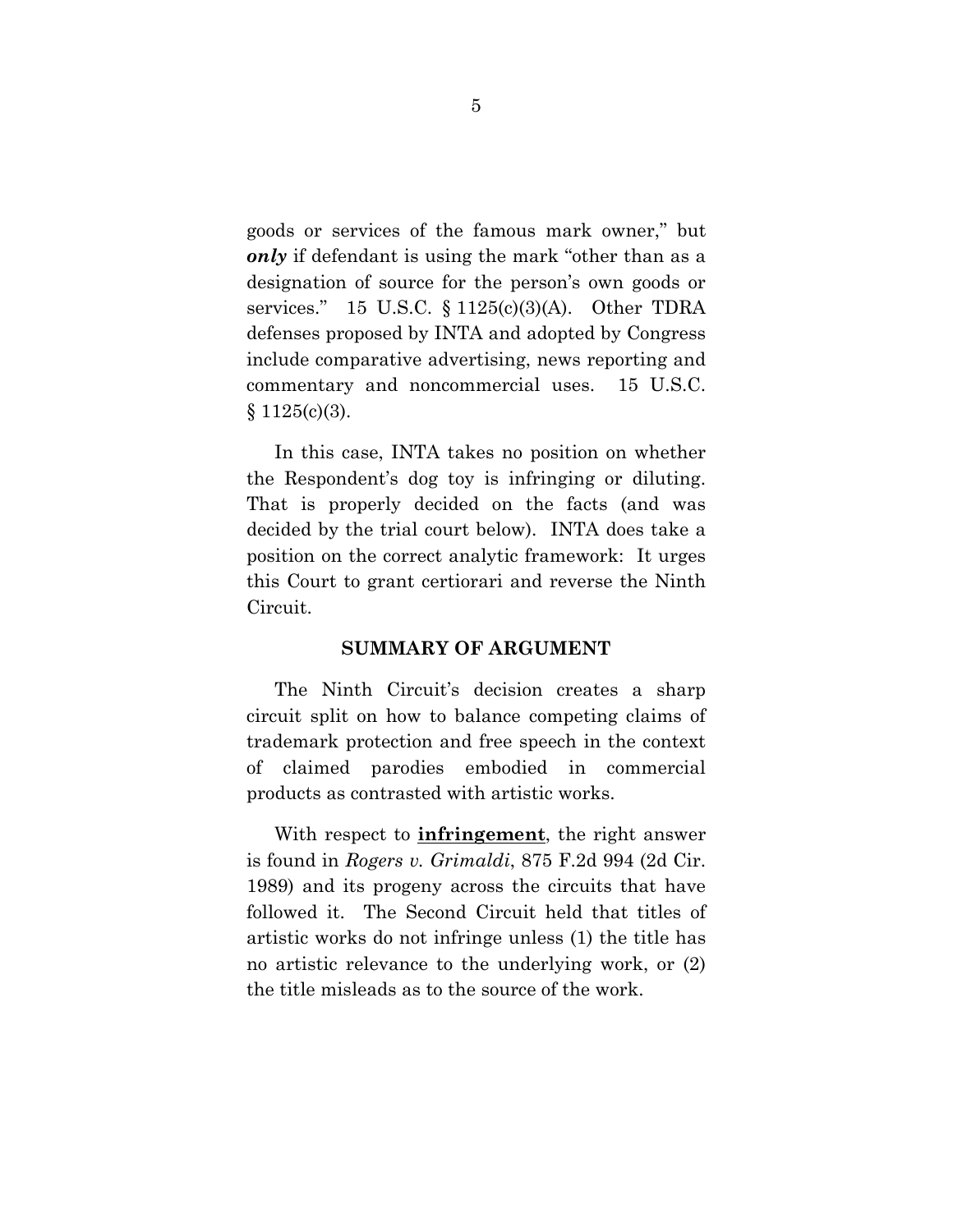The body of law that has developed from *Rogers* establishes that this two-part test applies to infringement claims directed at artistic works, such as movies, songs, books and photographs, because such works enjoy core First Amendment protection; that the test applies to both the titles and the content of artistic works; and that the test does not apply to mundane or utilitarian products sold in the commercial marketplace, where the risks of consumer confusion are of paramount concern.

The *Rogers* test is balanced. Plaintiffs sometimes win. *E.g.*, *Parks v. LaFace Records*, 329 F.3d 437, 451–52 (6th Cir. 2003) (reversing summary judgment for defendants; whether song entitled "Rosa Parks" had sufficient artistic connection to plaintiff was question for jury); *Westchester Media v. PRL USA Holdings, Inc.*, 214 F.3d 658, 664–65, 668 (5th Cir. 2000) (magazine title POLO infringing given "particularly compelling likelihood of confusion" with Ralph Lauren's POLO brand); *Am. Dairy Queen Corp. v. New Line Prods., Inc.*, 35 F. Supp. 2d 727 (D. Minn. 1998) (enjoining movie title "Dairy Queens" because movie lacked artistic connection to plaintiff's restaurant chain).

Defendants sometimes win, too. *E.g.*, *Mattel, Inc. v. Walking Mountain Prods.*, 353 F.3d 792, 807 (9th Cir. 2003) (where use of "Barbie" in titles of photographs was artistically relevant, "public interest in free and artistic expression greatly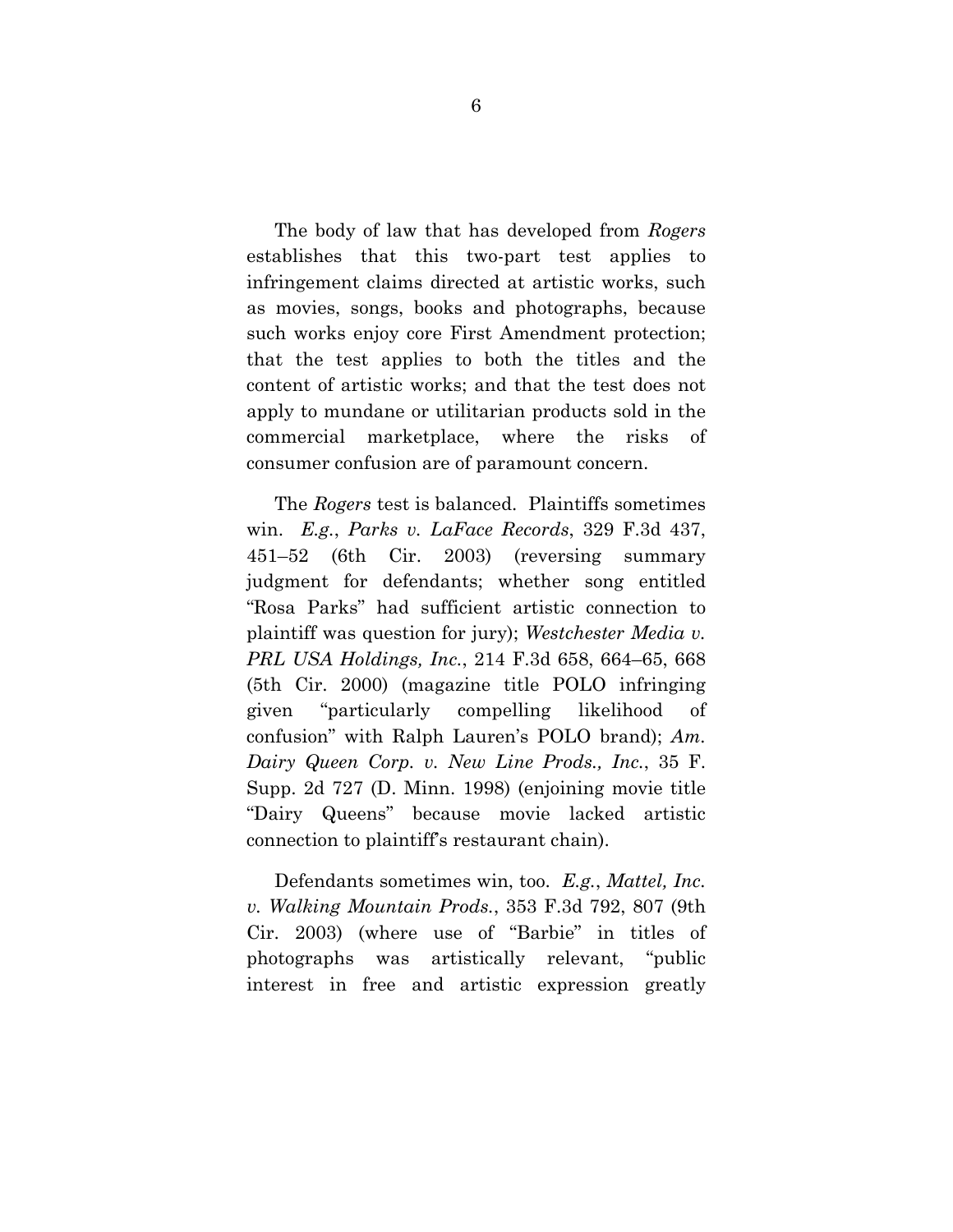outweighs its interest in potential consumer confusion"); *Univ. of Alabama Bd. of Trustees v. New Life Art, Inc.*, 683 F.3d 1266, 1278–79 (11th Cir. 2012) (use of University of Alabama marks in paintings of football games was artistically relevant and protected under *Rogers*).

Whoever wins, the test always has been limited to artistic works. Before this case, it had never been extended to confer First Amendment protection to non-artistic commercial goods. The Ninth Circuit has put an unwarranted thumb on the scales by extending First Amendment protection to nonartistic commercial goods such as dog toys.

The Ninth Circuit's departure from *Rogers'*s focus on artistic works has created a sharp conflict with the Second, Fourth, Fifth, Sixth, Seventh, Eighth, Tenth and Eleventh Circuits. The expansion of *Rogers* to non-artistic commercial goods would enable evasion of infringement analysis under the Lanham Act simply by grafting some purported artistic element onto the packaging of commercial goods.

This divide already encourages forum shopping. In this very case, Respondent sought a declaratory judgment in the Ninth Circuit, having lost an infringement case within the Eight Circuit involving a different dog toy. *Anheuser-Busch, Inc. v. VIP Prods., LLC*, 666 F. Supp. 2d 974 (E.D. Mo. 2008).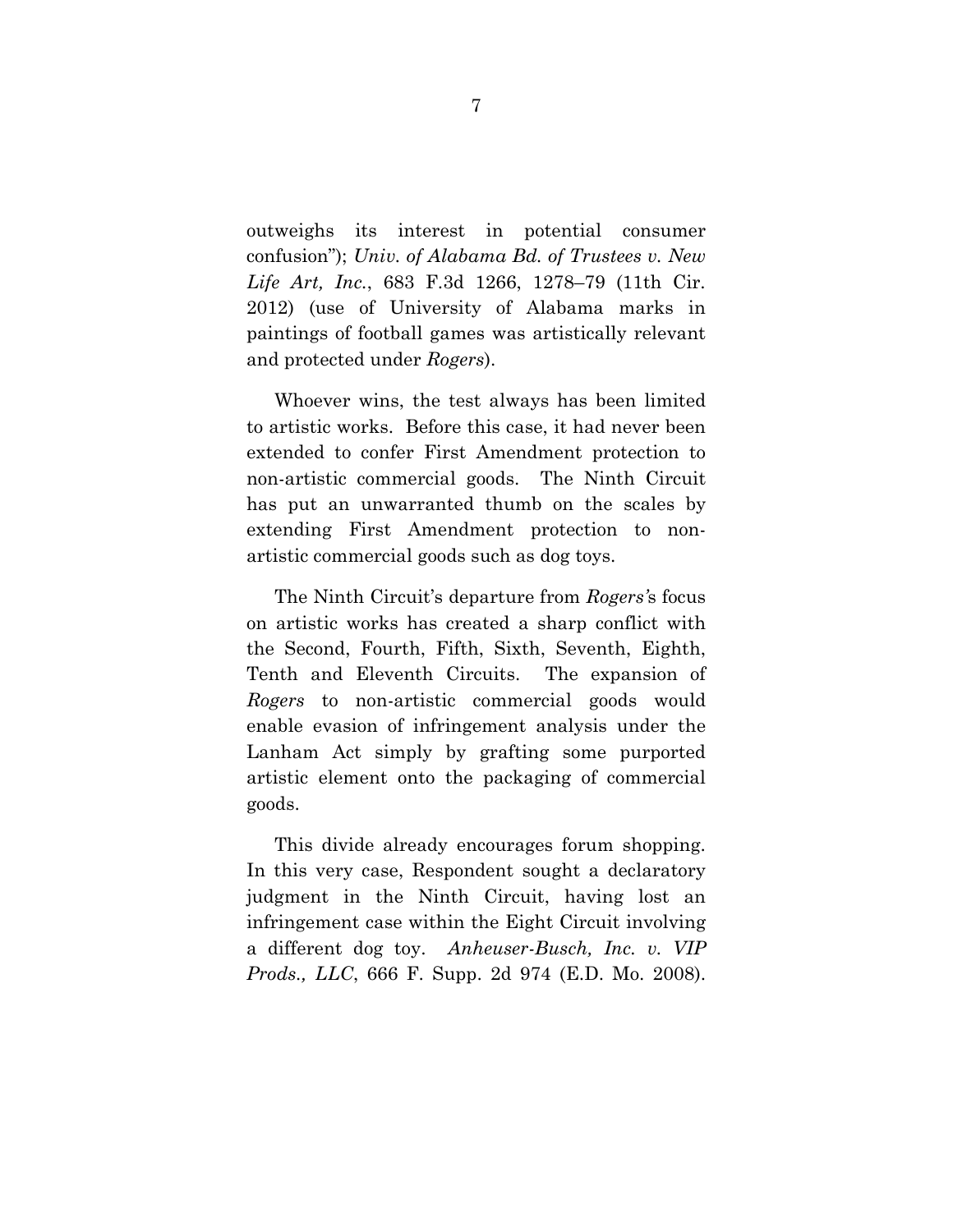Only by this Court bringing harmony to the law can such forum shopping be stopped.

With respect to **dilution**, the TDRA contains an express exclusion for some parodies, and thus already strikes the needed balance with the First Amendment. 15 U.S.C. § 1125(c)(3)(A)(ii). That exclusion applies to the "fair use" of another's mark, but only if it does not serve to identify the defendant's own goods. Other exclusions protect news reporting, comparative advertising, and noncommercial use.  $15 \text{ U.S.C.} \$   $1125(c)(3)$ .

These exclusions make clear that certain parodies are protected against dilution claims, but not where defendant uses plaintiff's mark as a designation of source of defendant's own goods (here, use of the "Bad Spaniels" mark, together with JDPI's trade dress, on Respondent's dog toy). Whether a use is diluting should be decided under the substantive provisions of the TDRA (*i.e.*, whether the use blurs the distinctiveness or tarnishes the reputation of the famous mark). There is no need to consult the First Amendment when the TDRA already provides balance, especially given principles of constitutional avoidance.

Just as the *Rogers* test is flexible enough to allow for appropriate results in different cases, so too is the statutory dilution framework. In *Louis Vuitton*, for example, the Fourth Circuit resolved a claim of dilution by dog toys via parody *in the parodist's*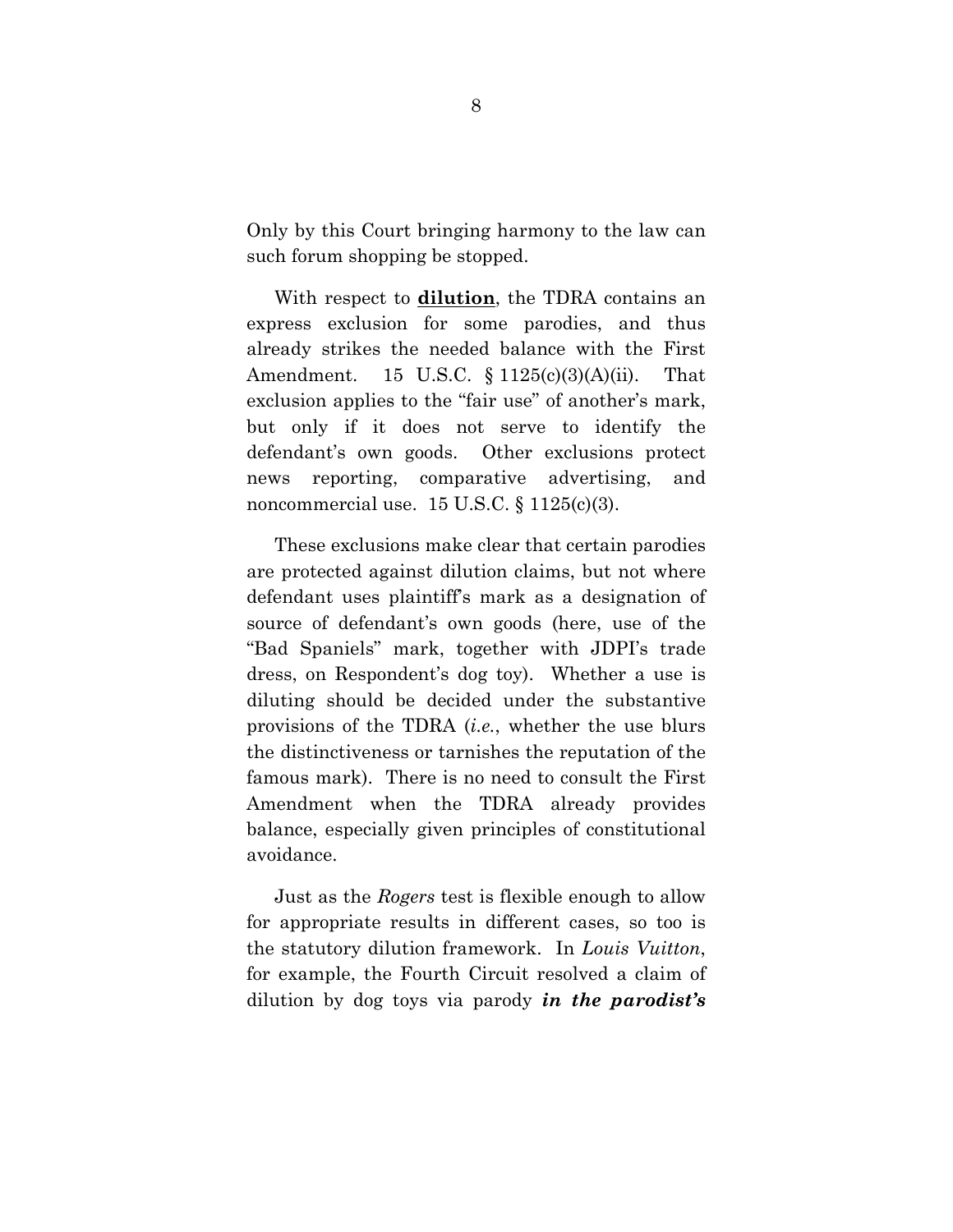*favor*. It did so solely by reference to the statute, without even mentioning the First Amendment, because the court found no risk of harm to Louis Vuitton's mark. Where harm to the distinctiveness or reputation of a famous mark has been shown, courts have enjoined parodies. *See, e.g.*, *Louis Vuitton Malletier, S.A. v. Hyundai Motor Am.*, No. 10 Civ. 1611, 2012 WL 1022247, at \*1 (S.D.N.Y. Mar. 22, 2012) (enjoining use of Louis Vuitton trade dress in commercial for Hyundai cars on dilution grounds despite claim that commercial was intended to make "a humorous, socio-economic commentary on luxury defined by a premium price tag"); *Am. Express Co. v. Vibra Approved Lab'ys Corp.*, 1989 WL 39679, 10 U.S.P.Q.2d 2006, at \*10 (S.D.N.Y. Apr. 19, 1989) (enjoining condom sold under infringement of American Express trade dress and DON'T LEAVE HOME WITHOUT IT trademark); *Coca-Cola Co. v. Gemini Rising, Inc.*, 346 F. Supp. 1183, at 1192–93 (E.D.N.Y. 1972) (enjoining poster in Coca-Cola trade dress that said ENJOY COCAINE). The Ninth Circuit's absolutist approach, which renders any product noncommercial if it includes some expressive element, lacks any such balance.

Furthermore, the Ninth Circuit's legal conclusion that this dog toy is noncommercial is at odds with this Court's decision in *Bolger v. Youngs Drug Prods. Corp.*, 463 U.S. 60 (1983), in which the Court articulated a multi-part test for assessing whether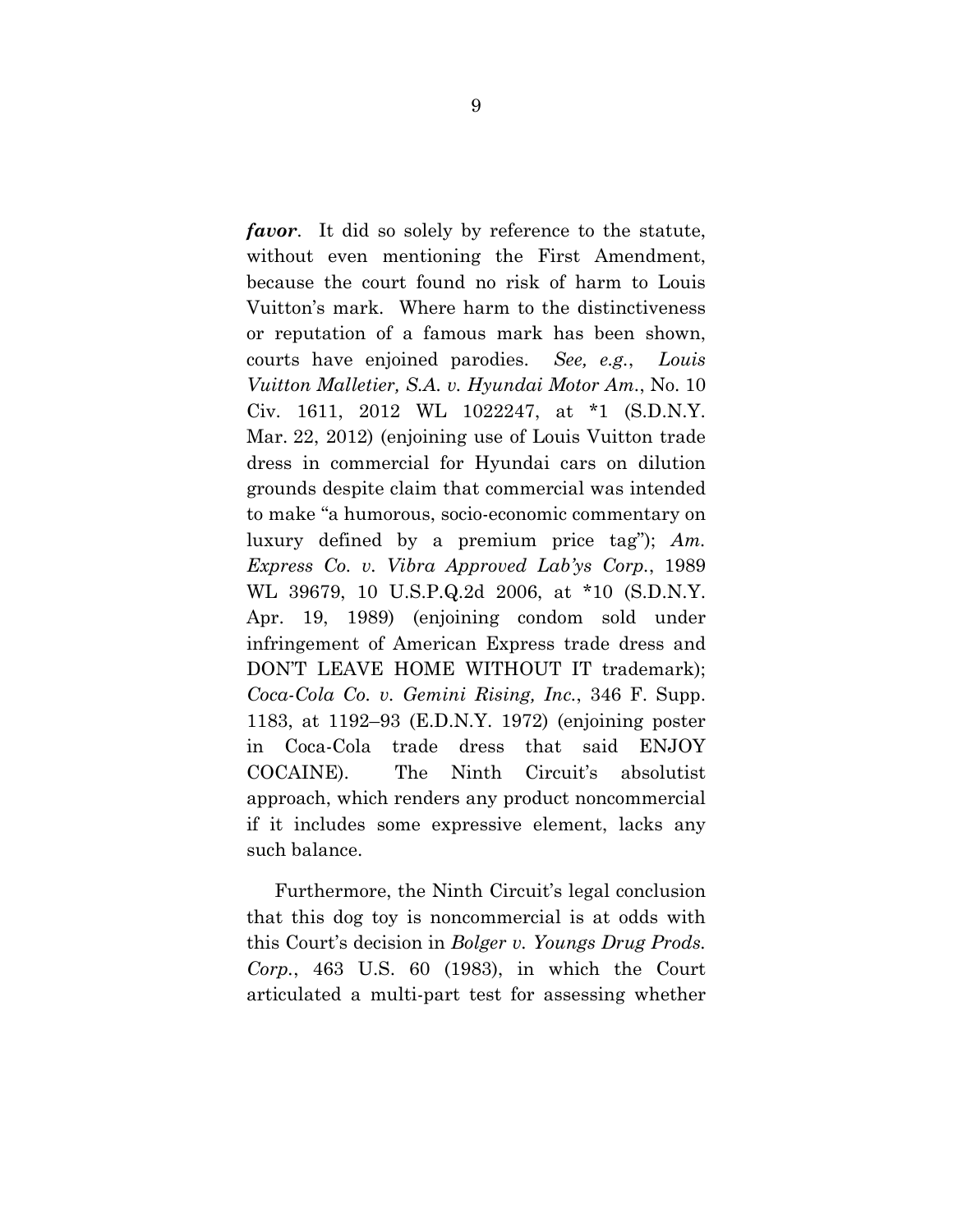speech is commercial. The Ninth Circuit made no mention of *Bolger* or its standard.

The *Rogers* test and the dilution statute each supply a flexible, largely speech-protective framework for balancing First Amendment and trademark interests in particular cases. In many cases, parodies will be protected because they are not confusing or diluting. But, nothing in the text, history, or jurisprudence of the First Amendment suggests that it provides protection for purely commercial products that are likely to confuse or dilute. No basis exists for applying the First Amendment to protect humor in the form of a dog toy that appropriates a trademark and trade dress to designate the source of the toy, and that neither comments on nor criticizes the underlying trade dress. Rather, whether the toy is infringing or diluting is appropriately analyzed under trademark law. The Court should grant certiorari and correct the Ninth Circuit's error.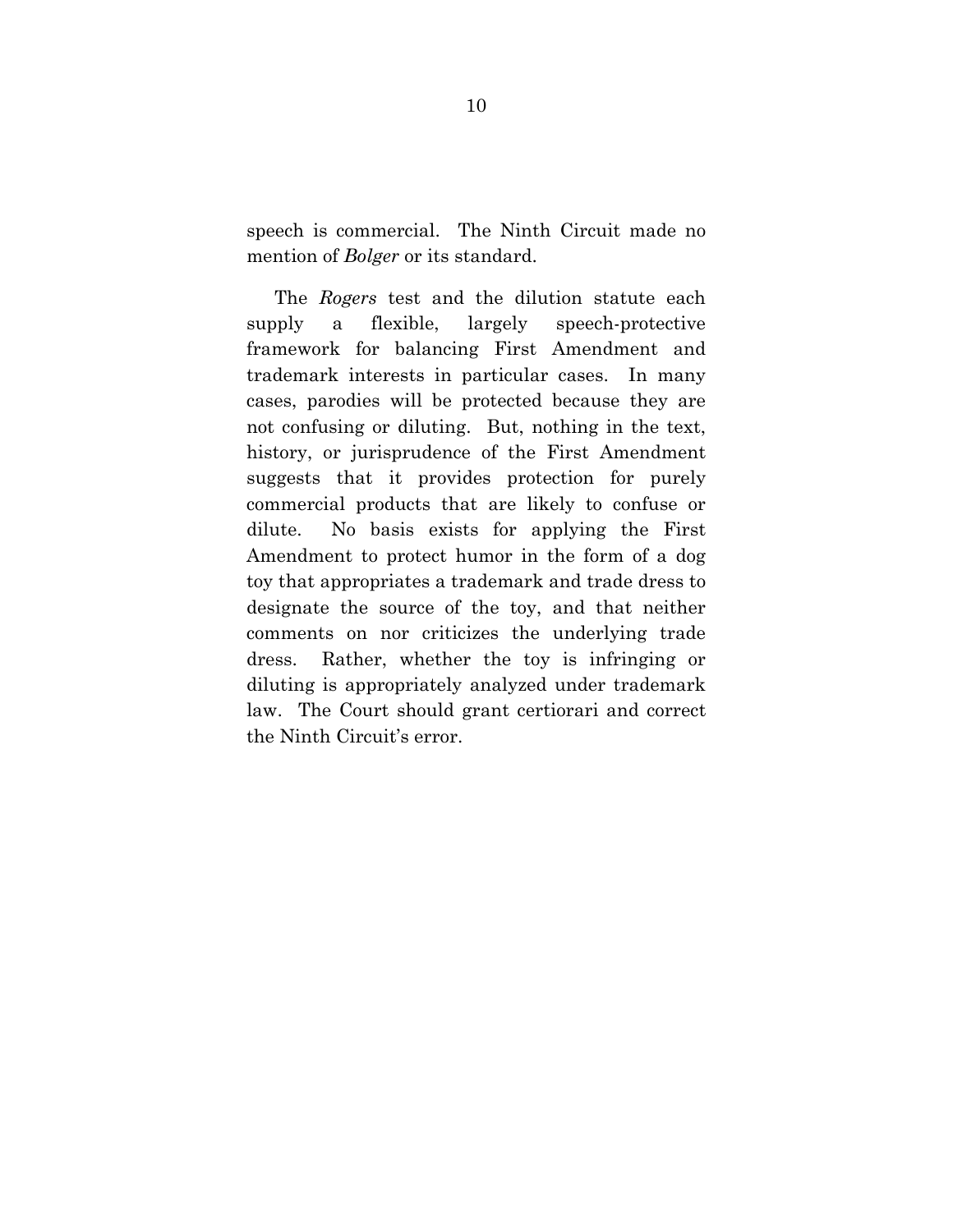#### **ARGUMENT**

- **I. THE NINTH CIRCUIT'S INFRINGEMENT ANALYSIS DIVERGES FROM OTHER FEDERAL CIRCUITS AND UPSETS THE BALANCE BETWEEN TRADEMARK LAW AND THE FIRST AMENDMENT**
	- **A. The** *Rogers* **Test Strikes The Right Balance By Granting First Amendment Protection Only To Artistic Works, Not Commercial Goods.**

*Rogers* involved a Fellini film about two fictional cabaret performers who imitated the renowned dancing duo Ginger Rogers and Fred Astaire. Rogers sued on the theory that the film's title created the false impression that the film was about her or that she endorsed or sponsored the film. The Second Circuit recognized that the Lanham Act applies to artistic works, but "*only where the public interest in avoiding consumer confusion outweighs the public interest in free expression*." *Rogers*, 875 F.2d at 998 (emphasis added). The *Rogers* court articulated this two-part test:

> In the context of allegedly misleading titles using a celebrity's name, that balance will normally not support application of the [Lanham] Act unless [1] the title has no artistic relevance to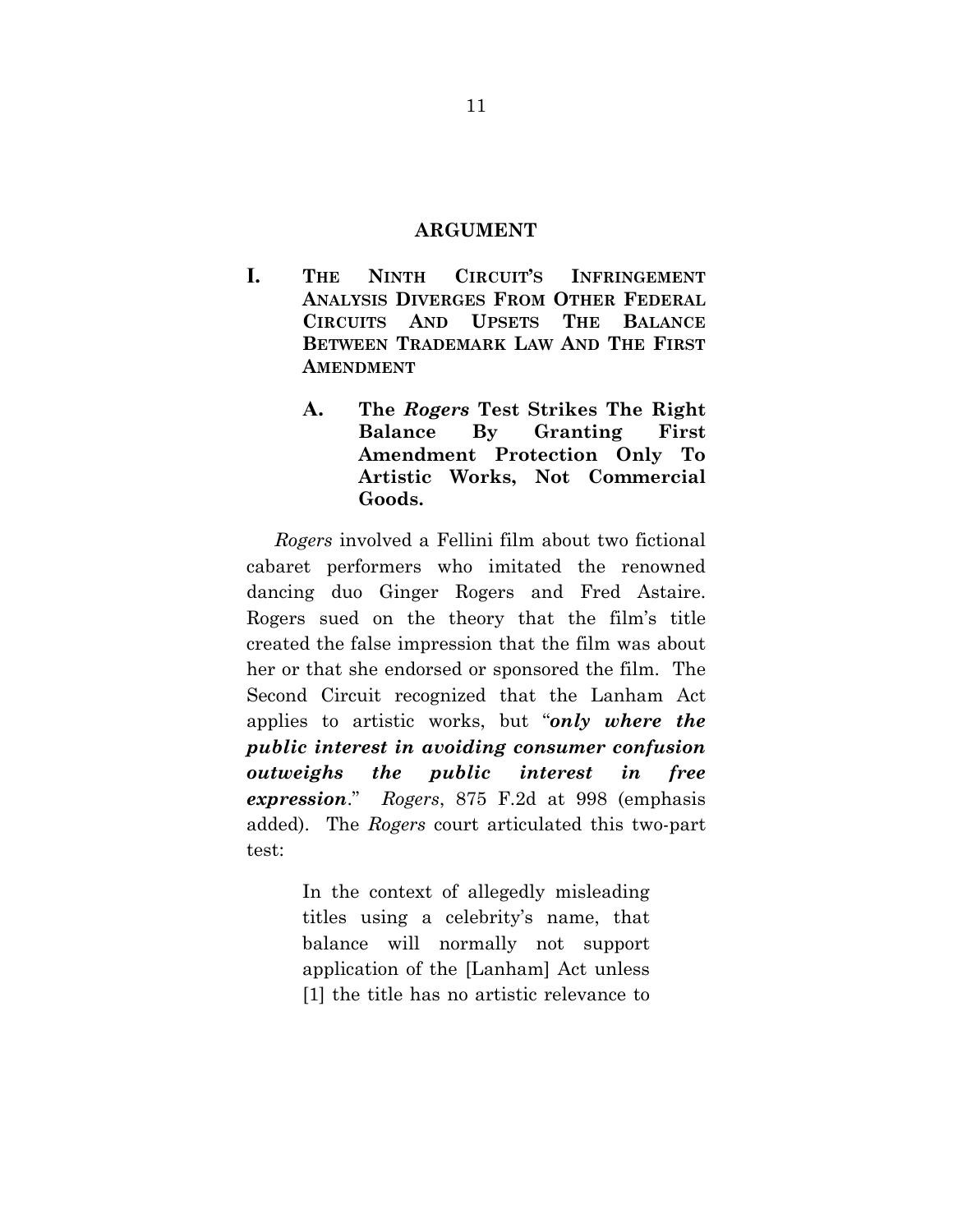the underlying work whatsoever, or, [2] if it has some artistic relevance, unless the title explicitly misleads as to the source or the content of the work.

#### *Id.* at 999.

The court expressly recognized that this test would not protect "ordinary commercial products":

> Since consumers expect an ordinary product to be what the name says it is, we apply the Lanham Act with some rigor to prohibit names that misdescribe such goods.

*Id.* at 1000. The court thus made clear that an ordinary commercial product—a category that encompasses Respondent's dog toy—would not command the same protection as artistic works like movies, books and songs. That is because consumer confusion is a more legitimate concern when "utilitarian products" are "sold in the commercial marketplace." *Id.* at 997.3

<sup>3</sup> The fact that artistic works—like the film in *Rogers*—are sold in the commercial marketplace does not change the analysis. Artistic works enjoy First Amendment protection because the public has a strong interest in enjoying the "results of the author's freedom of expression." *Rogers*, 875 F. 2d at 998. Just because an ordinary commercial good contains some expression does not transform it into noncommercial speech worthy of First Amendment protection. Rather, with such ordinary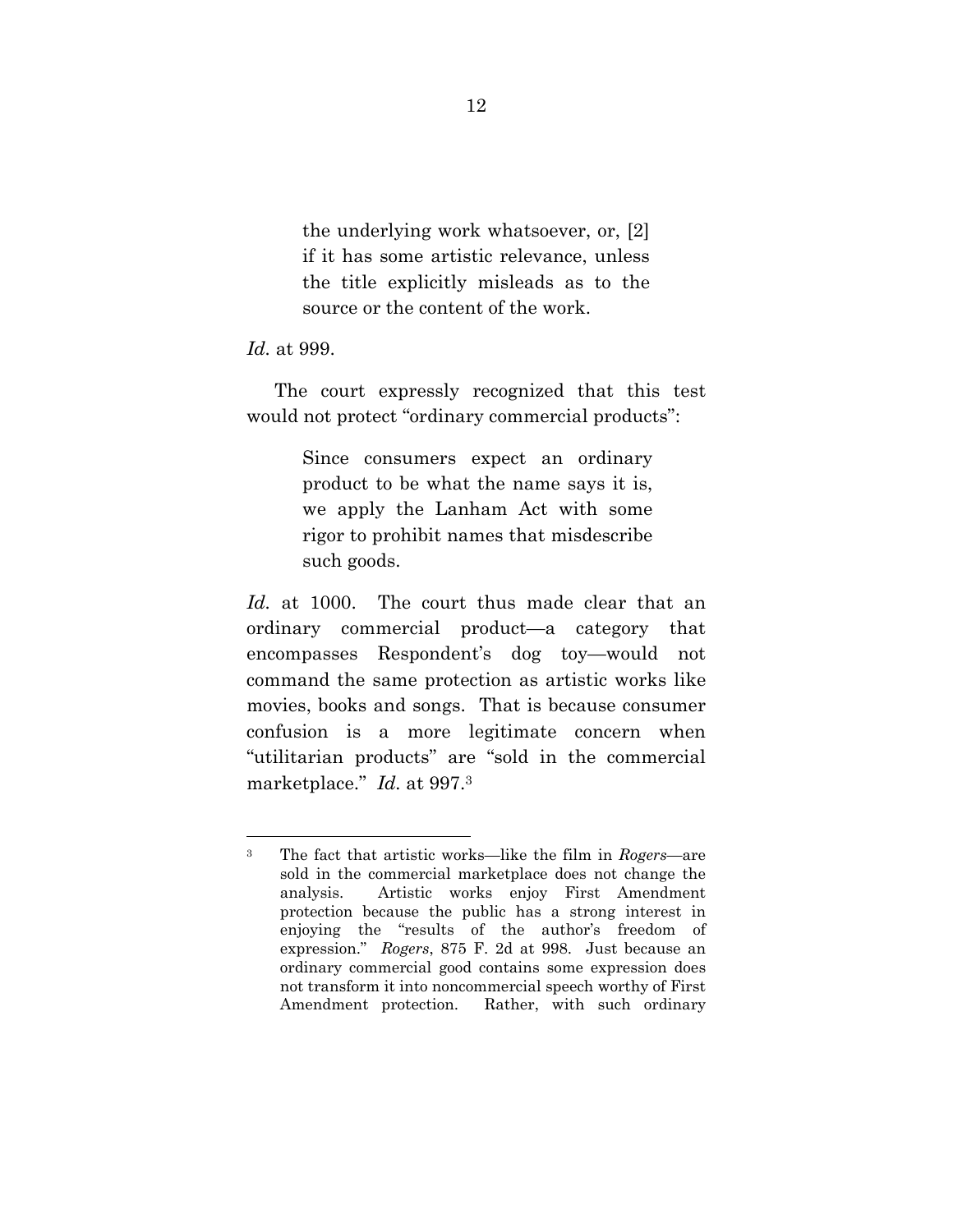The Second Circuit subsequently noted that, even if a work is artistically relevant, trademark liability may be found if the case for confusion is compelling. *Twin Peaks Prods., Inc. v. Publ'ns Int'l, Ltd*., 996 F.2d 1366 (2d Cir. 1993).

The court applied *Rogers* to assess whether a book title—"Welcome to Twin Peaks: A Complete Guide to Who's Who and What's What"—infringed the trademark rights of the "Twin Peaks" television show. Although the court held that "the title [was] of some artistic relevance" to the book at issue, the key question was whether the title explicitly misled consumers as to the source or the content of the book. *Id*. at 1379. Because the district court did not give due consideration to the risk of confusion, the Second Circuit remanded, emphasizing the importance of looking at the title in context, including with the trade dress used, in order to assess the risk of confusion:

> It is a fair question whether a title that might otherwise be permissible under *Rogers* violates the Lanham Act when displayed in a manner that conjures up a visual image prominently associated with the work bearing the mark that was copied.

commercial goods, the public's interest in not being misled takes precedence. *Id*.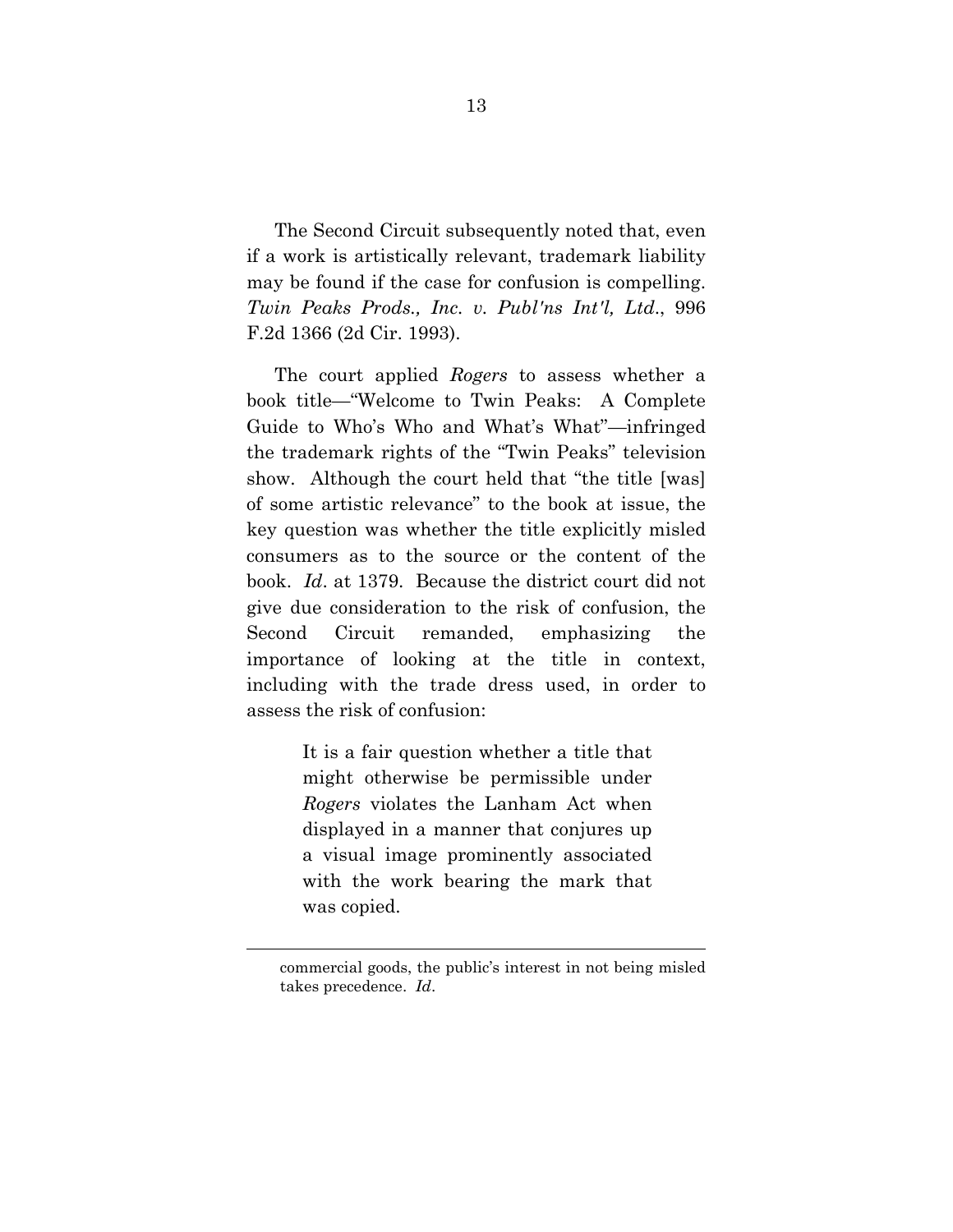*Id.* at 1380. That instruction is highly relevant here, where Respondent's dog toy is alleged to have copied JDPI's trade dress, "conjur[ing] up a visual image prominently associated with the work bearing the mark." *Id.*

Consistent with *Rogers* and *Twin Peaks*, when courts in the Second Circuit consider the use of a mark on commercial products (including products that could contain artistic elements, like T-shirts), they apply neither *Rogers* nor the First Amendment—just trademark law. For example, in *Tommy Hilfiger Licensing, Inc. v. Nature Labs, LLC*, 221 F. Supp. 2d 410 (S.D.N.Y. 2002) (cited by the district court below), the court rejected First Amendment protection for parody dog products because the mark was being used "at least in part to promote a somewhat non-expressive, commercial product" and "trademark law permissibly regulates misleading commercial speech." *Id.* at 415–16.

Similarly, in *A.V.E.L.A., Inc. v. Estate of Marilyn Monroe, LLC*, 364 F. Supp. 3d 291 (S.D.N.Y. 2019), the court rejected the application of *Rogers* to Tshirts bearing marks related to Marilyn Monroe. "[T]he *Rogers* test is usually not the appropriate mechanism for examining an ordinary commercial product. . . . [T]he *Rogers* test is not designed to protect commercial products" because "any First Amendment concerns are already addressed by the consumer confusion test applicable to commercial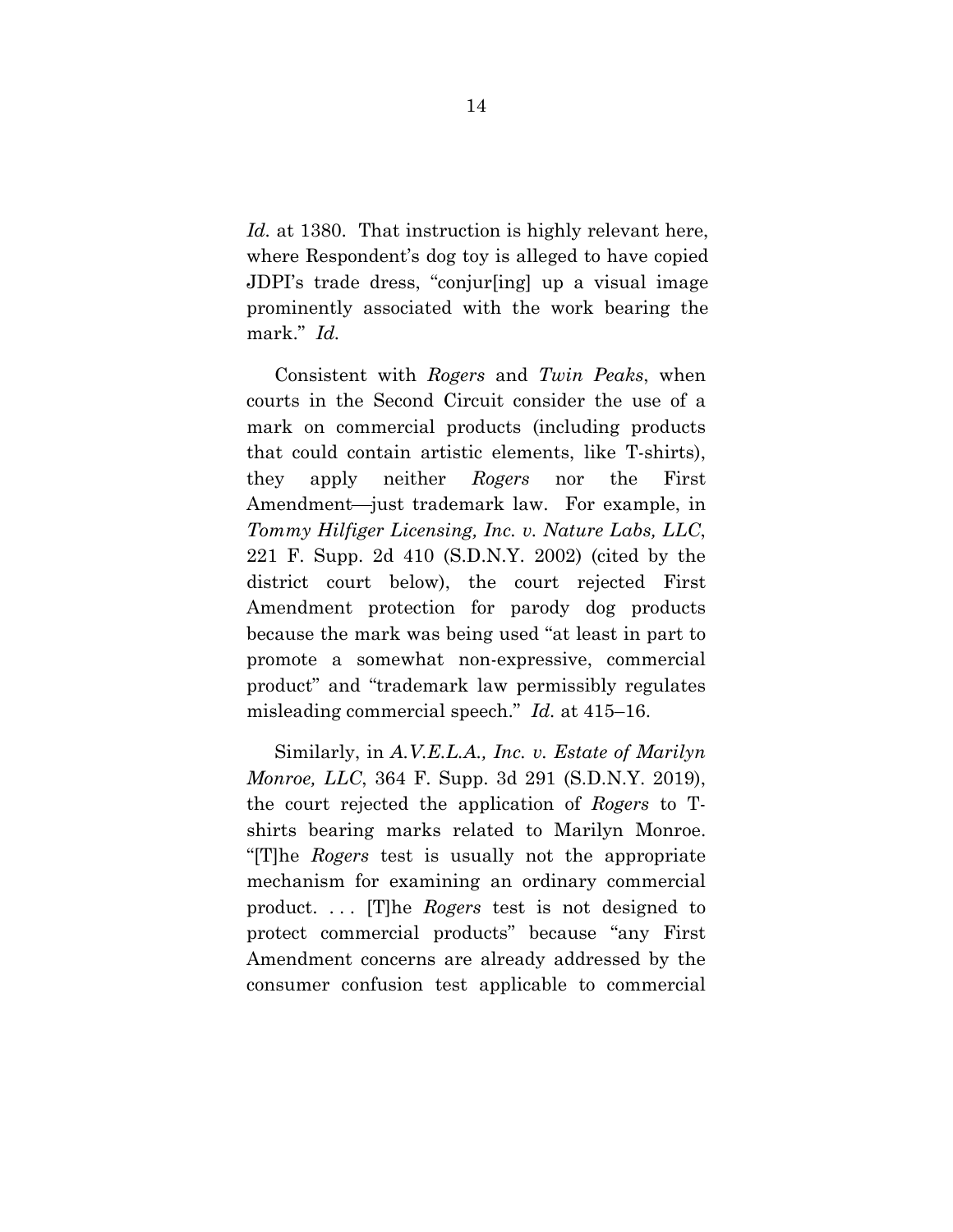products." *Id.* at 321–22; *see also* Pierre N. Leval, *Trademark: Champion of Free Speech*, 27:2 COLUM. J. L. & ARTS 188 (2004) (most trademark cases should be decided under trademark law, not the First Amendment, because trademark law itself balances free expression with property rights).

### **B. No Other Circuit Has Applied**  *Rogers* **To Commercial Products.**

Courts in the Fourth, Fifth, Sixth, Seventh, Eighth, Tenth and Eleventh Circuits likewise have either analyzed commercial products purporting to be a parody under a trademark likelihood-ofconfusion analysis, rather than a First Amendment analysis, or have limited the application of *Rogers* to artistic works. None has applied *Rogers* to commercial goods.

The **Fourth Circuit** applied trademark law to hold that a "Chewy Vuiton" dog toy neither infringed nor diluted Louis Vuitton's trademarks. *Louis Vuitton Malletier S.A.*, 507 F.3d at 263. The defense of parody did not trigger First Amendment protection; rather, the fact that the toy was a parody simply "influence[d] the way in which the [likelihood of confusion] factors are applied. . . . [A]n effective parody will actually diminish the likelihood of confusion, while an ineffective parody [will] not." *Id.* at 261.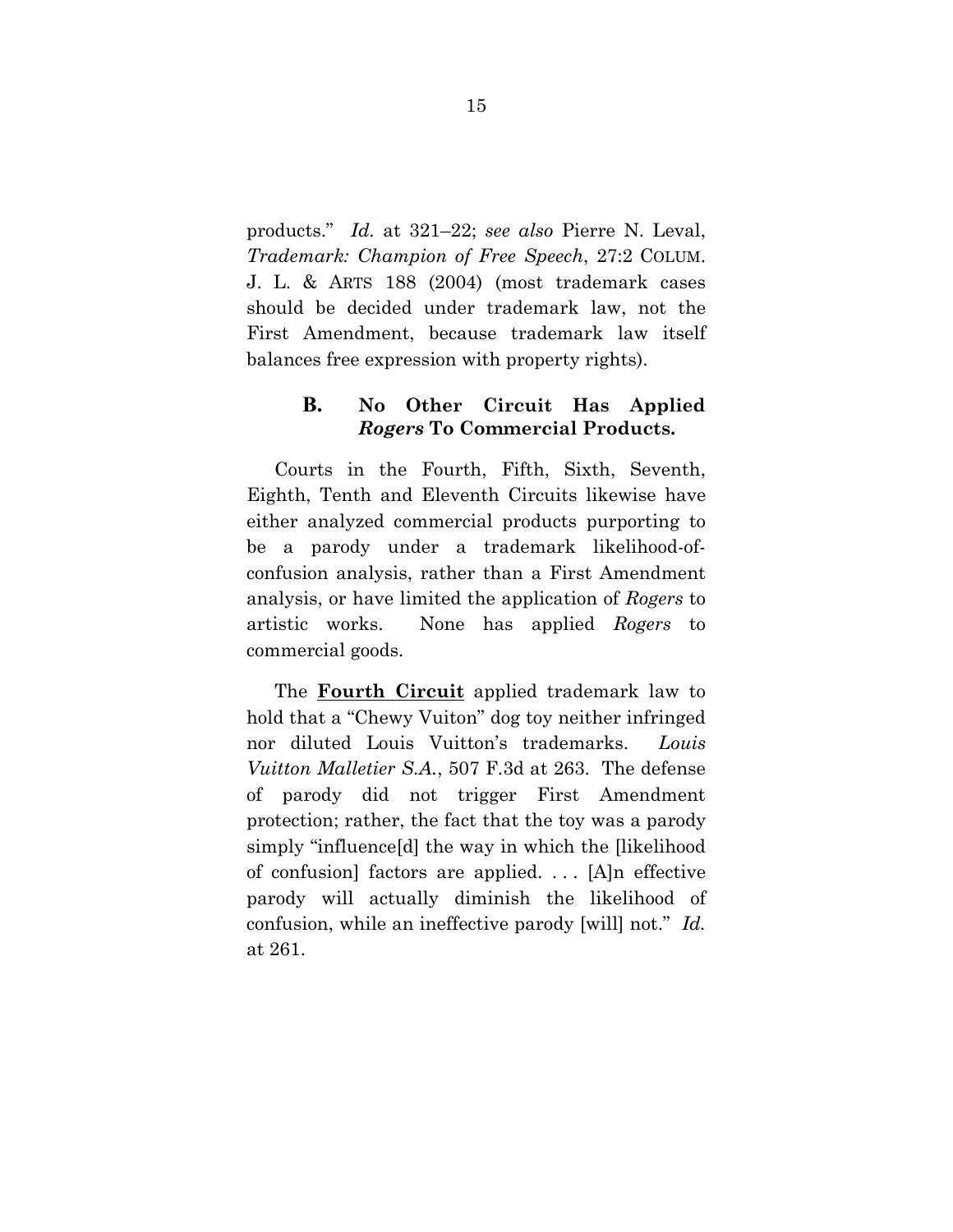Curiously, the Ninth Circuit in this case relied on *Louis Vuitton* to "support[] [its] conclusion" that the First Amendment protects Respondent's toy. *VIP Prods. LLC v. JDPI*, 953 F.3d 1170, 1175 (9th Cir. 2020). *Louis Vuitton* provides no such support because that court never mentioned the First Amendment.4

In *Westchester Media v. PRL USA Holdings, Inc.*, 214 F.3d 658 (5th Cir. 2000), the **Fifth Circuit** applied *Rogers* to the title of a magazine, confirming that a "particularly compelling likelihood of confusion" is required in order to find liability for trademark infringement in that context. *Id.* at 665. In holding that plaintiff demonstrated a compelling likelihood of confusion, the court acknowledged the protection for artistic works:

<sup>4</sup> The *Louis Vuitton* decision also did not address *Rogers*. In contrast, the Fourth Circuit did apply *Rogers* in the context of a billboard containing political speech—exactly the type of speech protected by the First Amendment. *Radiance Found., Inc. v. NAACP*, 786 F.3d 316 (4th Cir. 2015). In neither *Radiance Foundation* nor *Louis Vuitton* did the Fourth Circuit suggest that commercial products such as dog toys merit First Amendment protection.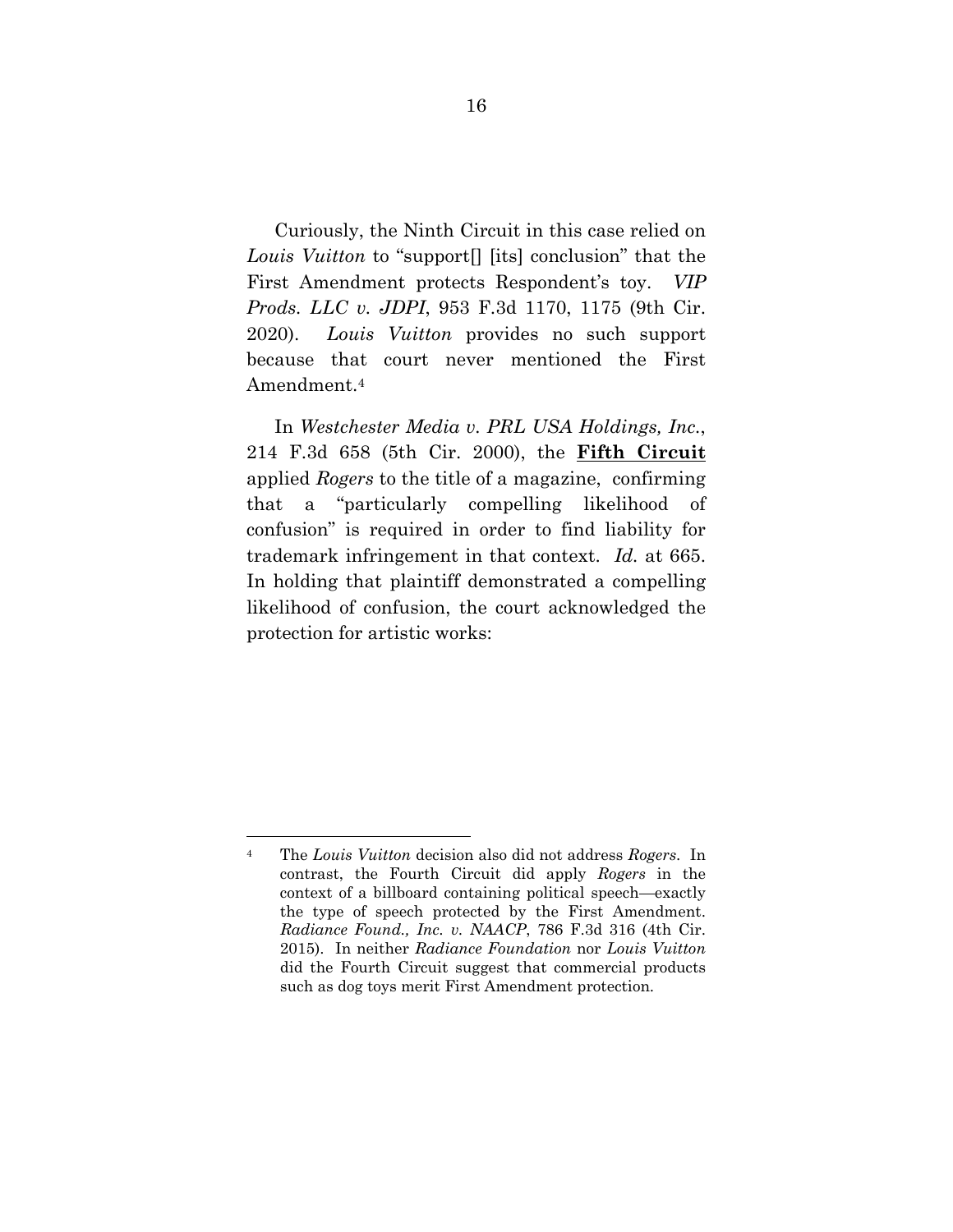*Titles*, according to the *Rogers* court, combine both artistic expression and commercial promotion, and they consequently *require more First Amendment protection than the labeling of ordinary commercial products*.

*Id.* at 664 (emphasis added); *see also Sugar Busters LLC v. Brennan*, 177 F.3d 258, 269 n.7 (5th Cir. 1999) ("Any finding that defendants' book title is likely to cause confusion with plaintiff's book title must be 'particularly compelling' to outweigh defendants' First Amendment interest in choosing an appropriate book title for their work") (quoting *Twin Peaks*).

In *Parks v. LaFace Records*, 329 F.3d 437 (6th Cir. 2003), the **Sixth Circuit** also applied *Rogers* to an artistic work. In that case, the court held that defendants' use of Rosa Parks's name in a song title might infringe her rights if the title had no artistic relevance to the song's content. The court declined to apply trademark law alone because that would "treat[] the name of an artistic work as if it were no different from the name of an ordinary commercial product." *Id*. at 449. *See also ETW Corp. v. Jireh Publ'g, Inc.*, 332 F.3d 915 (6th Cir. 2003) (applying *Rogers* to artistic painting depicting Tiger Woods).

In the **Seventh Circuit**, *Nike, Inc. v. Just Did It Enterprises*, 6 F.3d 1225 (7th Cir. 1993) involved T-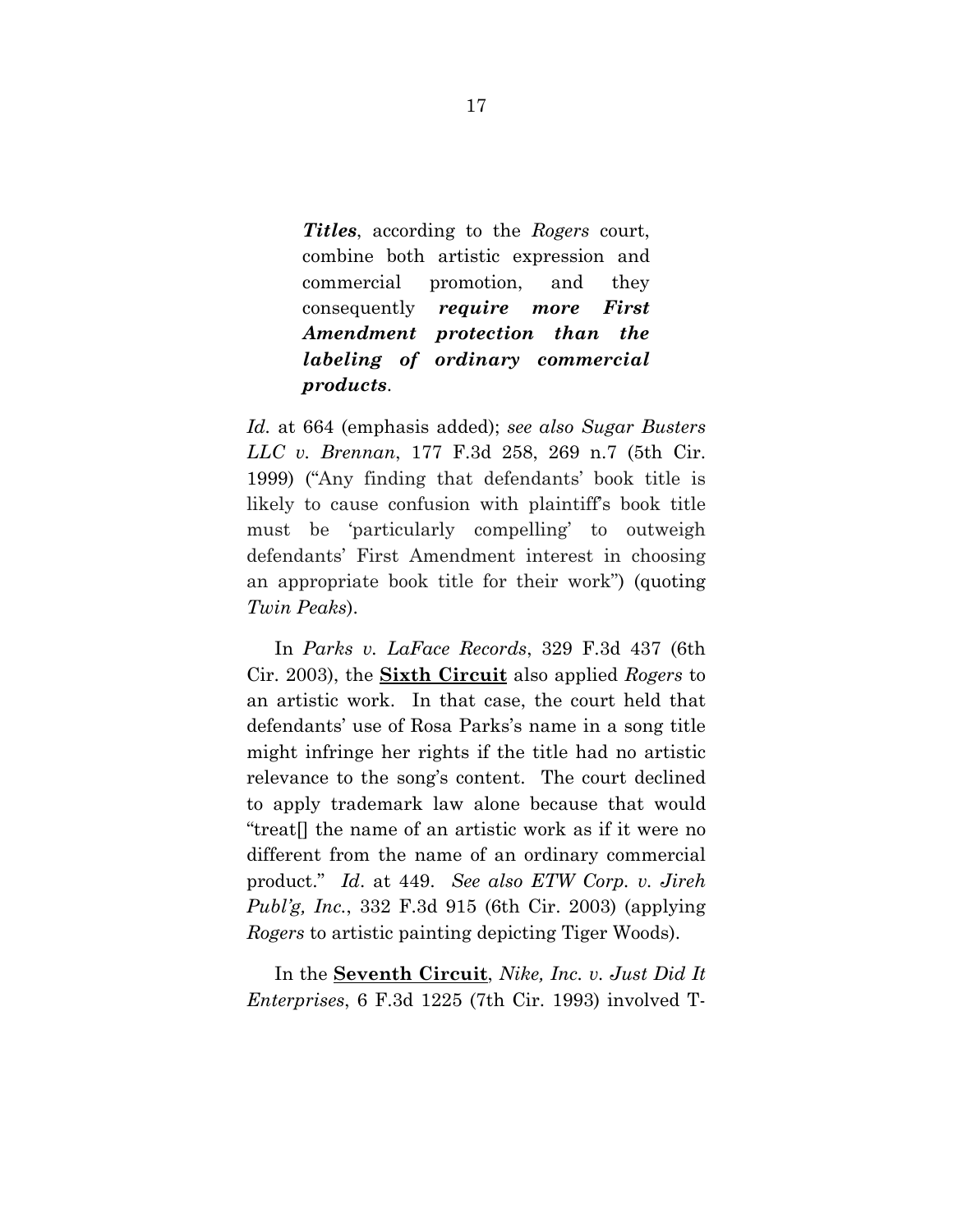shirts that said "MIKE" above a swoosh design—a parody of the NIKE word mark and "swoosh" design mark—intended for sale to persons named Mike. The First Amendment allows individuals to ridicule, the court explained, but such parodies "do not enjoy a dispensation from [the traditional likelihood of confusion] standard." *Id*. at 1228 (remanding on likelihood of confusion).

Likewise, the **Eighth Circuit** assessed a parody under trademark law rather than the First Amendment. In a case involving commercial goods like mugs and T-shirts that displayed a parody of the MUTUAL OF OHAMA trademark ("Mutant of Omaha"), the court upheld a preliminary injunction, and rejected the defendant's parody defense, in order to prevent confusion. The First Amendment did not shield defendant's confusing use of plaintiff's marks to market or identify his own products. *Mutual of Omaha Ins. Co. v. Novak*, 836 F.2d 397, 402 (8th Cir. 1987). *See also Anheuser-Busch, Inc. v. Balducci Publ'ns*, 28 F.3d 769 (8th Cir. 1994) (public interest in avoiding consumer confusion outweighed public interest in free expression where magazine's use of plaintiff's marks caused actual confusion).

A district court in the Eighth Circuit considered these same issues in a case involving Respondent. In *Anheuser-Busch, Inc. v. VIP Prods., LLC*, 666 F. Supp. 2d 974 (E.D. Mo. 2008), the court considered a squeaky dog toy called "Buttwiper" that mimicked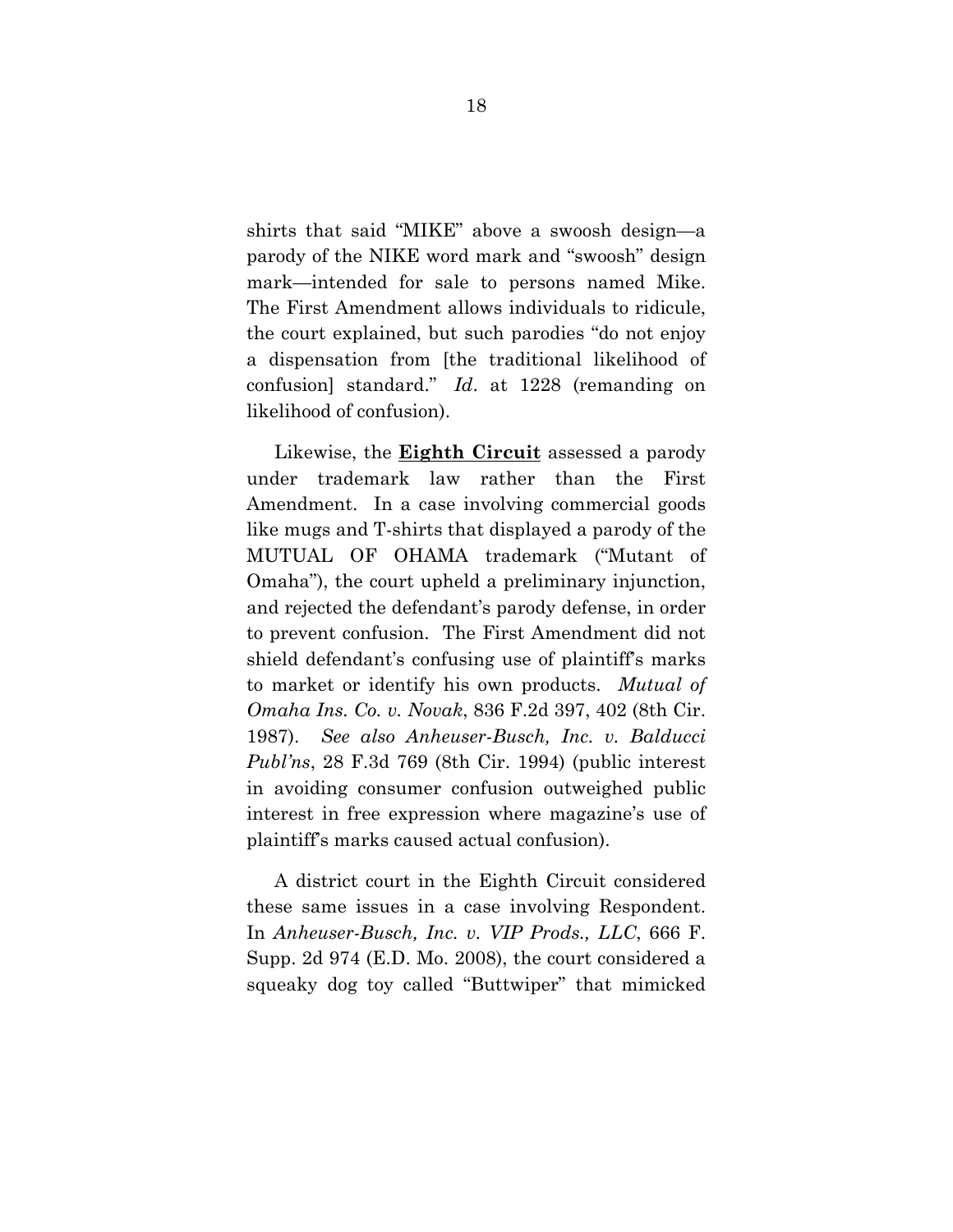the Budweiser trademark and trade dress. Like all other courts until the Ninth Circuit's decision, below, the court held that trademark law, rather than the First Amendment, should govern.

 "Parody," the court held, is just "another factor to consider in determining the likelihood of confusion." *Id.* at 984–85 (quoting *Utah Lighthouse Ministry v. Found. for Apologetic Info. and Research*, 527 F.3d 1045, 1055 (10th Cir. 2008)). It does not give rise to a First Amendment defense when used on a commercial product like a dog toy:

> [T]he cry of "parody!" does not magically fend off otherwise legitimate claims of trademark infringement or dilution. There are confusing parodies and non-confusing parodies.

#### *Id.* at 985.

In the **Tenth Circuit**, *Jordache Enters., Inc. v. Hogg Wyld, Ltd*., 828 F.2d 1482 (10th Cir. 1987) analyzed the likelihood of confusion factors to conclude that the JORDACHE mark for blue jeans was not infringed by a LARDASHE parody mark used on plus-sized jeans. Here too, the court found no basis to apply the First Amendment:

> The tension between the first amendment and trademark rights is most acute when a noncommercial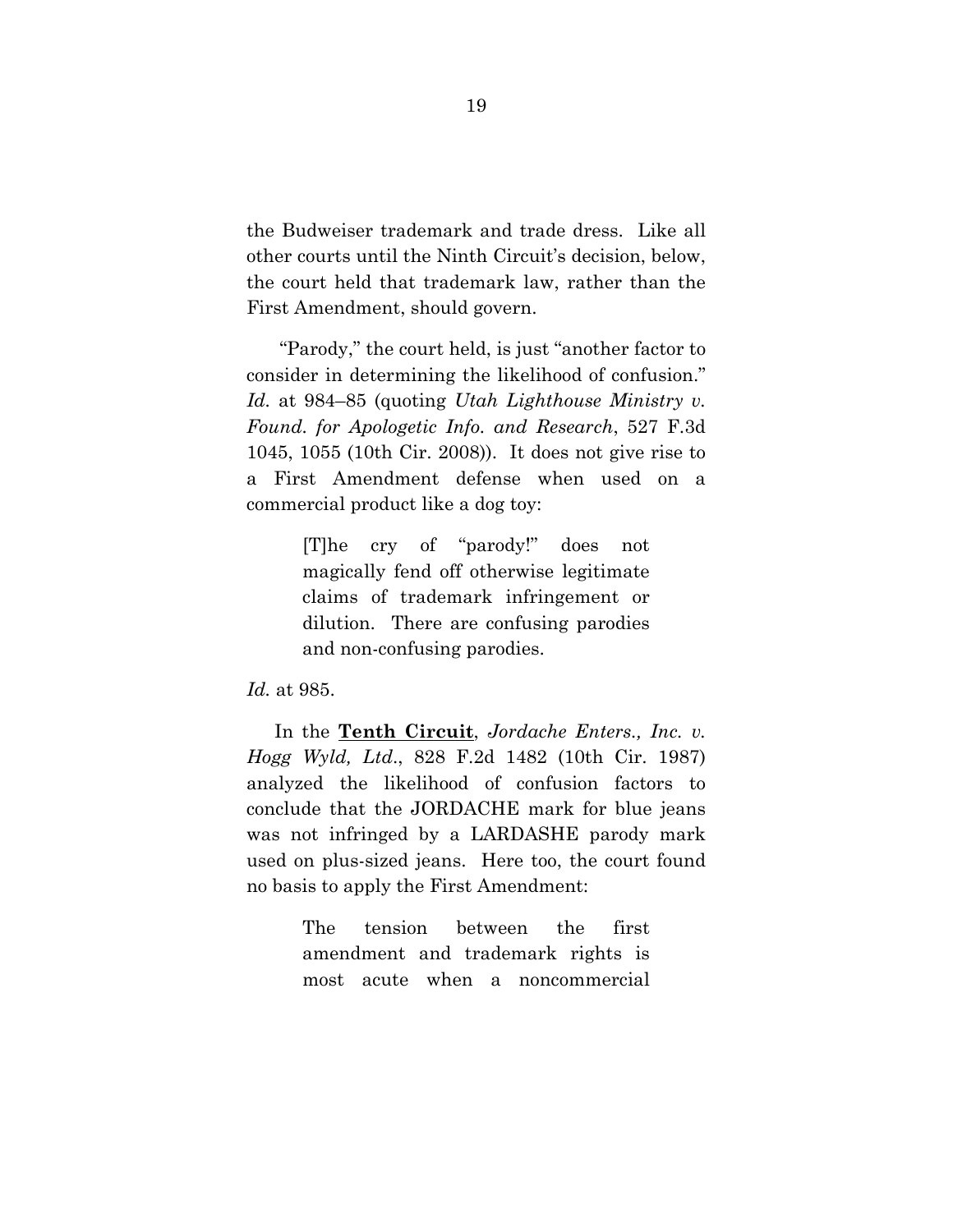parody is alleged to have caused tarnishment, a situation in which first amendment protection is greatest. This concern is not as great here *because Lardashe is being used as a trademark to identify a commercial product.*

*Id.* at 1490 n.7 (emphasis added); *see also Cardtoons, L.C. v. Major League Baseball Players Ass'n*, 95 F.3d 959 (10th Cir. 1996) (parody baseball cards successfully amused, and did not confuse); *Stouffer v. Nat. Geographic Partners, LLC*, 2020 WL 2306854 (D. Colo. May 8, 2020) (applying modified version of *Rogers* to documentary title), *appeal filed*, No. 20- 1208 (10th Cir. June 8, 2020).

The **Eleventh Circuit's** decision in *Univ. of Alabama Bd. of Trustees v. New Life Art, Inc*., 683 F.3d. 1266 (11th Cir. 2012) is instructive. In that case, the court applied *Rogers* to protect "artistically  $e$ xpressive work[s]"—paintings, prints, and calendars—but not "mundane" articles like mugs, cups, flags, towels, and T-shirts. *Id.* 1278–79. Those products instead are subject to the regular likelihood of confusion analysis. That approach mimics the Second Circuit's distinction between artistic works and "utilitarian products." *Rogers*, 875 F.2d at 997.

As these examples show, courts outside the Ninth Circuit recognize that heightened First Amendment protection is appropriate only for artistic works. Not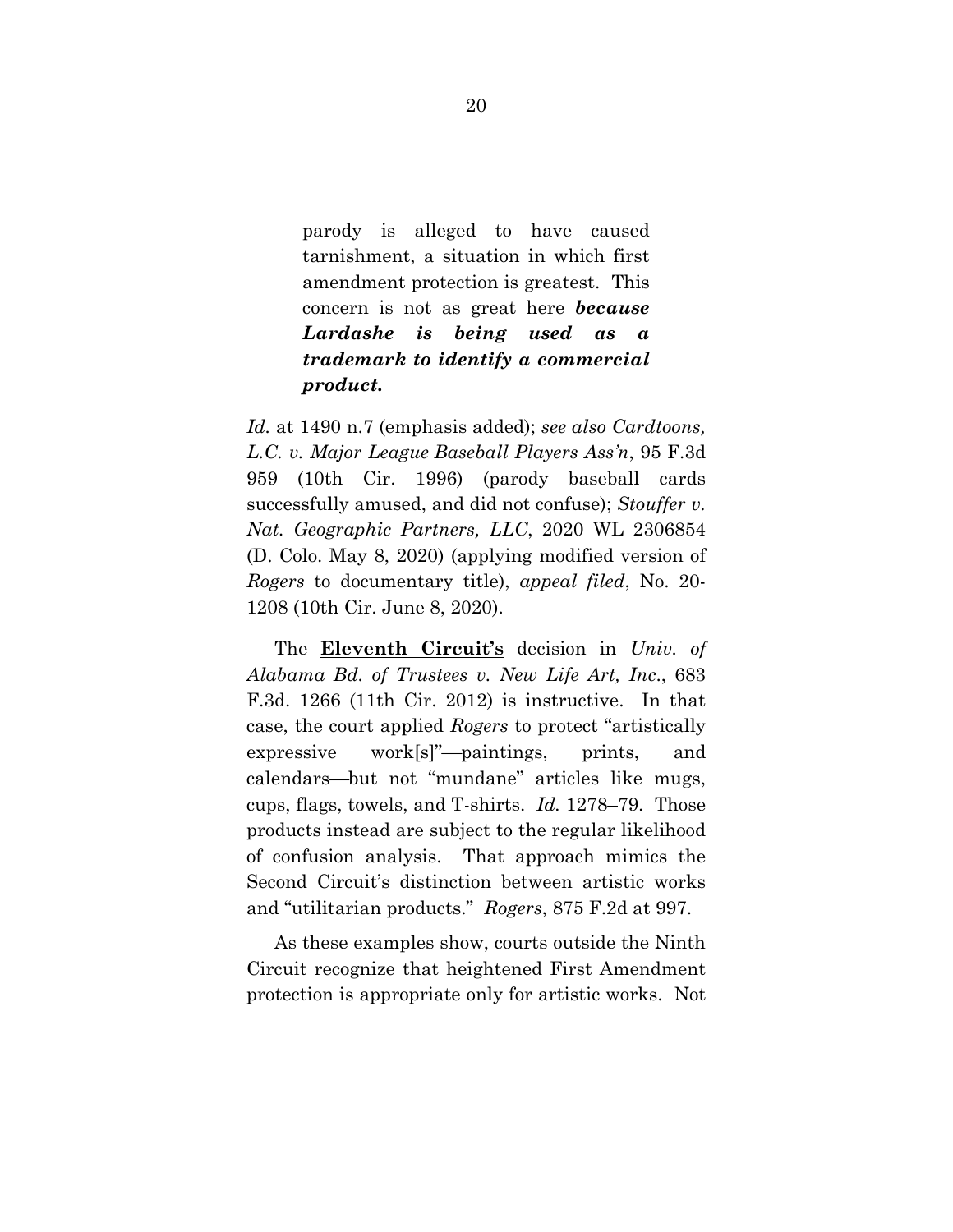one of these courts has applied *Rogers* to cover ordinary commercial products. To the contrary, when addressing mundane commercial products like the dog toys here—courts do not extend First Amendment protection. Rather, courts analyze products alleged to be parodies under trademark law, considering whether the parody is so obvious that confusion is unlikely.

The Ninth Circuit's alternative approach means that any seller of an ordinary commercial product who uses a humorous message with another's mark will be entitled to First Amendment protection so long as the mark has some artistic relevance to the product (a standard the Ninth Circuit has said is any relevance "above zero," *E.S.S. Ent'mt 2000 Inc. v. Rock Star Videos Inc.*, 547 F.3d 1095, 1100 (9th Cir. 2008), and does not present a compelling likelihood of confusion. Such a standard fails to strike the proper balance between trademark law and the First Amendment.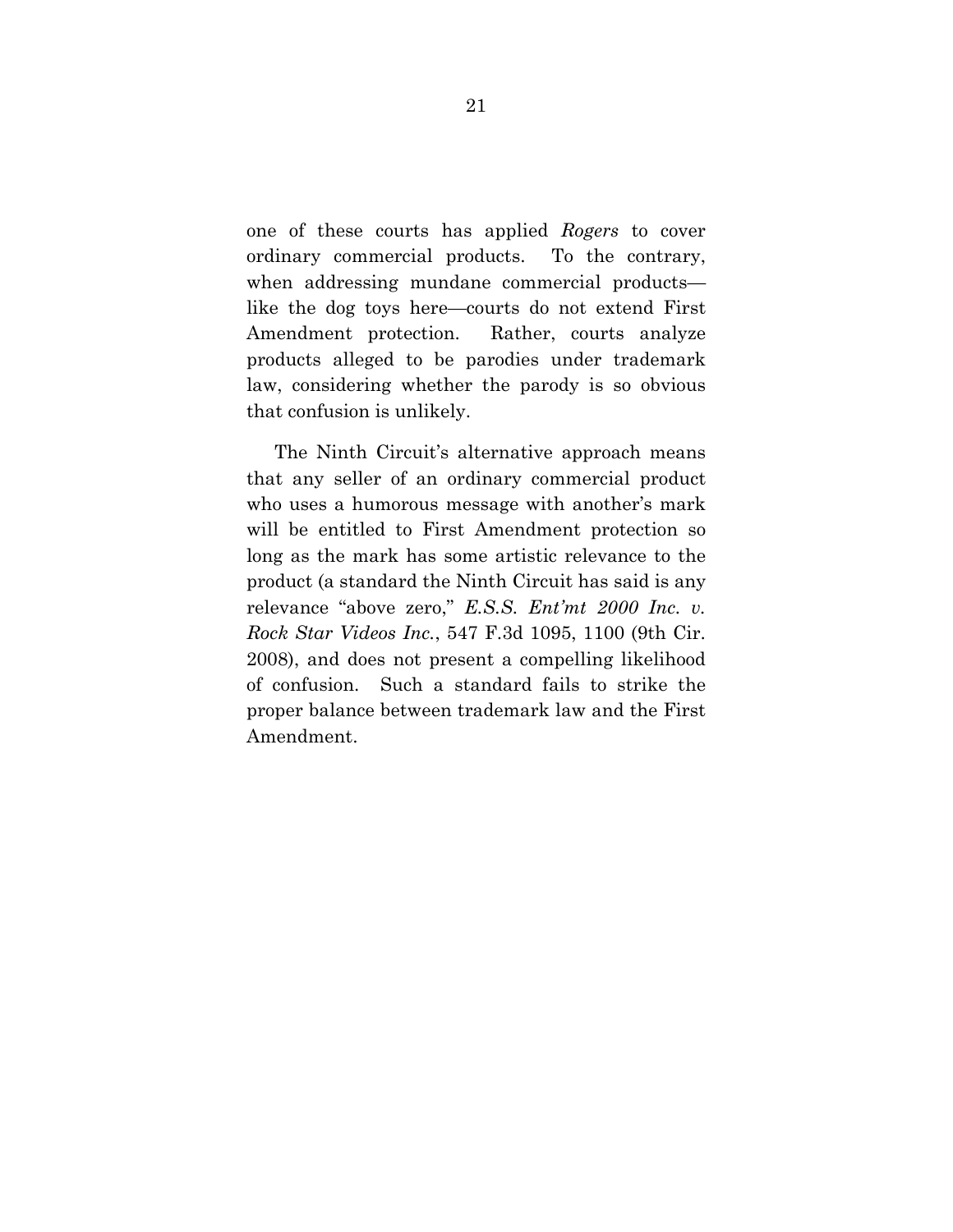## **C. The Ninth Circuit's Extension Of**  *Rogers* **Wrongly Tilts The Balance Against The Application of Trademark Law And Its Protection Of Consumers.**

This case warrants review by this Court because the Ninth Circuit's approach is far out of step with all of the other circuits that have analyzed *Rogers* or considered trademark claims involving parodies in commercial goods. It is an outlier that threatens to undermine long-standing likelihood of confusion analysis for any product that arguably includes some expression of any kind. That instability is exacerbated given the prominence and size of the Ninth Circuit.

This is not the first time the Ninth Circuit has insupportably expanded *Rogers*. In *Twentieth Century Fox Television v. Empire Distrib., Inc*., 875 F.3d 1192 (9th Cir. 2017), the Ninth Circuit held that EMPIRE-branded sound recordings used to market the Fox television series "Empire" (about a fictional "Empire Entertainment" company) did not infringe the trademark rights of a real-world record label named Empire Distribution, Inc. The title of the show—"Empire"—is exactly what *Rogers* was intended to protect. But INTA was troubled by the Ninth Circuit's companion conclusion extending *Rogers* to consumer goods like shirts, glasses and records sold under the EMPIRE trademark, even though the Ninth Circuit recognized "that these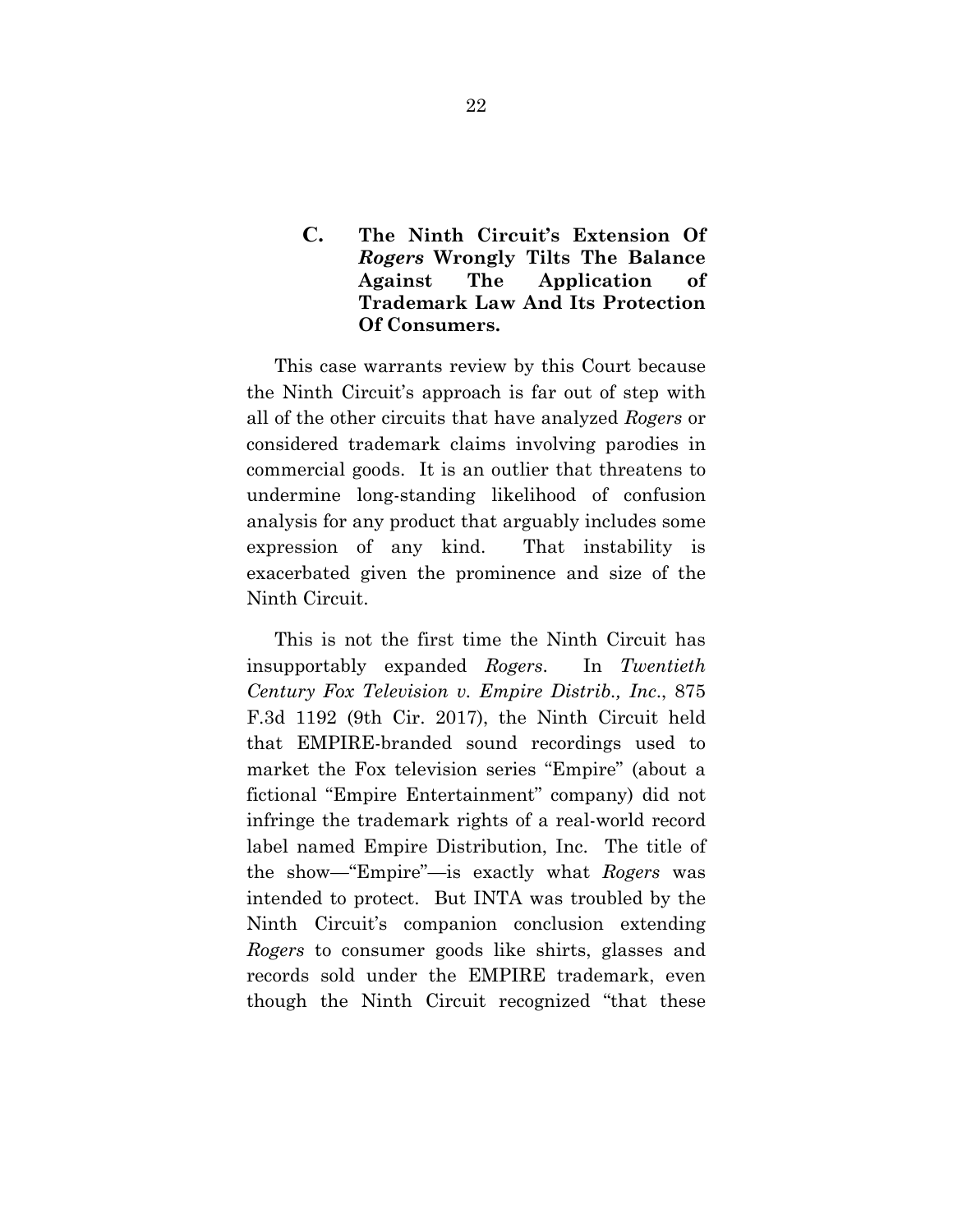promotional efforts technically fall outside the title or body of an expressive work." *Id.* at 1196.

In *Gordon v. Drape Creative, Inc*., 909 F.3d 257 (9th Cir. 2018), the Ninth Circuit expanded *Rogers* again, this time to provide First Amendment protection to greeting cards after the defendant tried, without success, to license the plaintiff's trademark for its greeting cards.

*JDPI* goes substantially further. In *JDPI*, the court completely untethered *Rogers* from its moorings by offering First Amendment protection to a dog toy that replicates a Jack Daniel's whiskey bottle—the precise type of "utilitarian" and "mundane" product that courts since *Rogers* itself have recognized do not merit First Amendment protection. The Ninth Circuit's conclusion that any product that "communicate[s] a humorous message" is an "expressive work" with First Amendment protection, *JDPI*, 953 F.3d at 1175, clashes with decades of precedent from the other circuits.

As a matter of First Amendment precedent, no basis exists for this sort of protection. At most, a dog toy would be considered a form of commercial speech that would be subject to intermediate scrutiny, which allows trademark law to regulate such uses to advance the important interest of protecting the public from confusion. *S.F. Arts & Athletics, Inc. v. U.S. Olympic Committee*, 483 U.S. 522, 535, 541 (1987) (use of mark to induce sale of goods is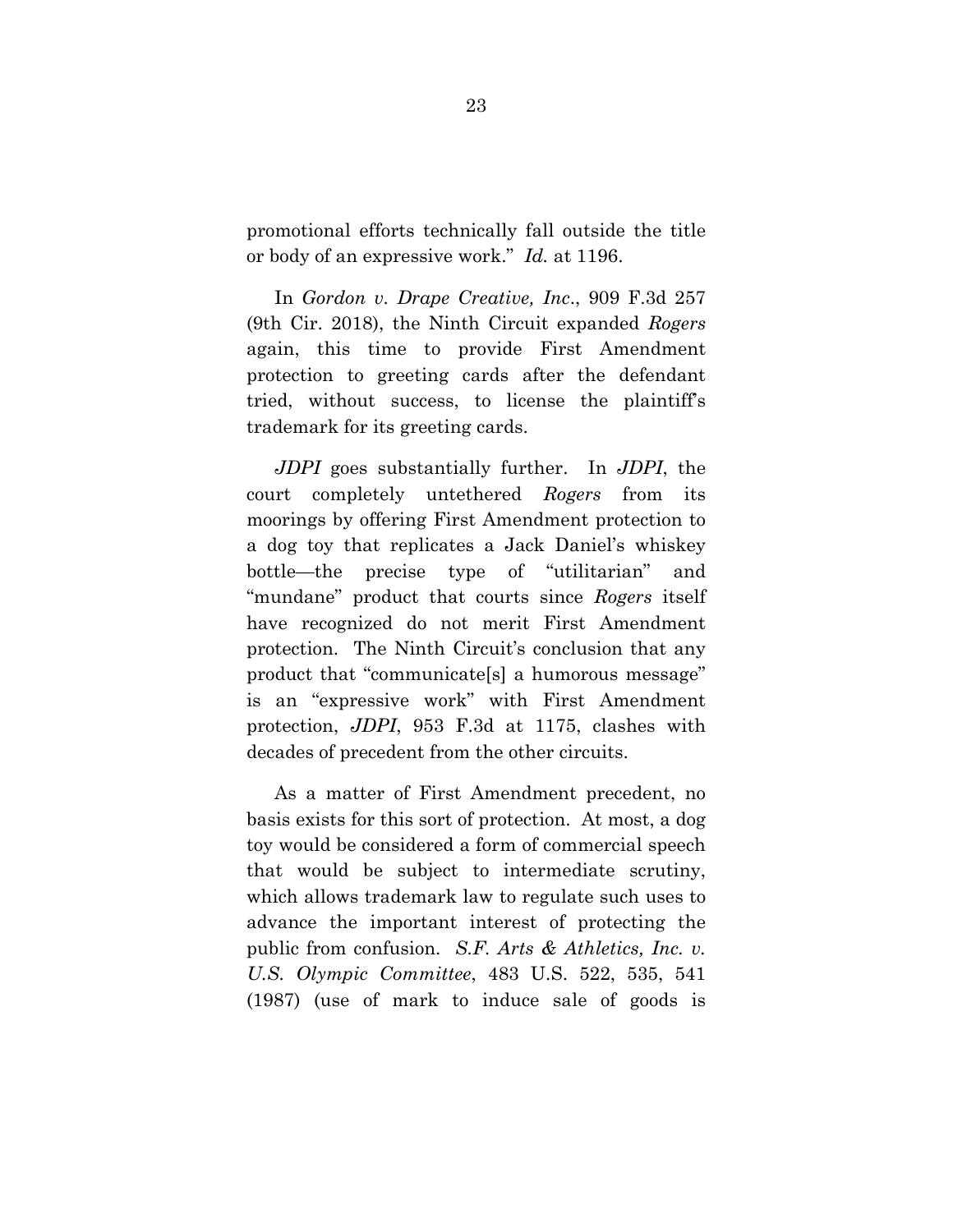"commercial speech," which "receives a limited form of First Amendment protection"; commercial user who claims partially expressive purpose does not thereby earn "First Amendment right to 'appropriat[e] to itself the harvest of those who have sown.'" ); *Central Hudson Gas & Electric Corp. v. Pub. Serv. Comm'n*, 447 U.S. 557, 562–63 (1980) ("The Constitution . . . accords a lesser protection to commercial speech than to other constitutionally guaranteed expression."). Nothing in this Court's free speech jurisprudence, or in the text or history of the First Amendment, supports the constitutional protection afforded by the Ninth Circuit.

# **II. THE NINTH CIRCUIT'S DILUTION ANALYSIS DEPARTS FROM THE EXISTING STATUTORY FRAMEWORK AND DISREGARDS THIS COURT'S PRECEDENT.**

The Court should grant *certiorari* to confirm that its own longstanding analysis for "commercial" speech, not the Ninth Circuit's novel approach, applies under the TDRA.

The TDRA contains a number of defenses including for certain parodies, news reporting, and noncommercial uses—that already strike a balance with the First Amendment. 15 U.S.C.  $\S 1125(c)(3)$ . With respect to parodies, the exclusion protects parodies against claims of dilution, but only where a defendant does not use the plaintiff's mark as a designation of source of the defendant's own goods.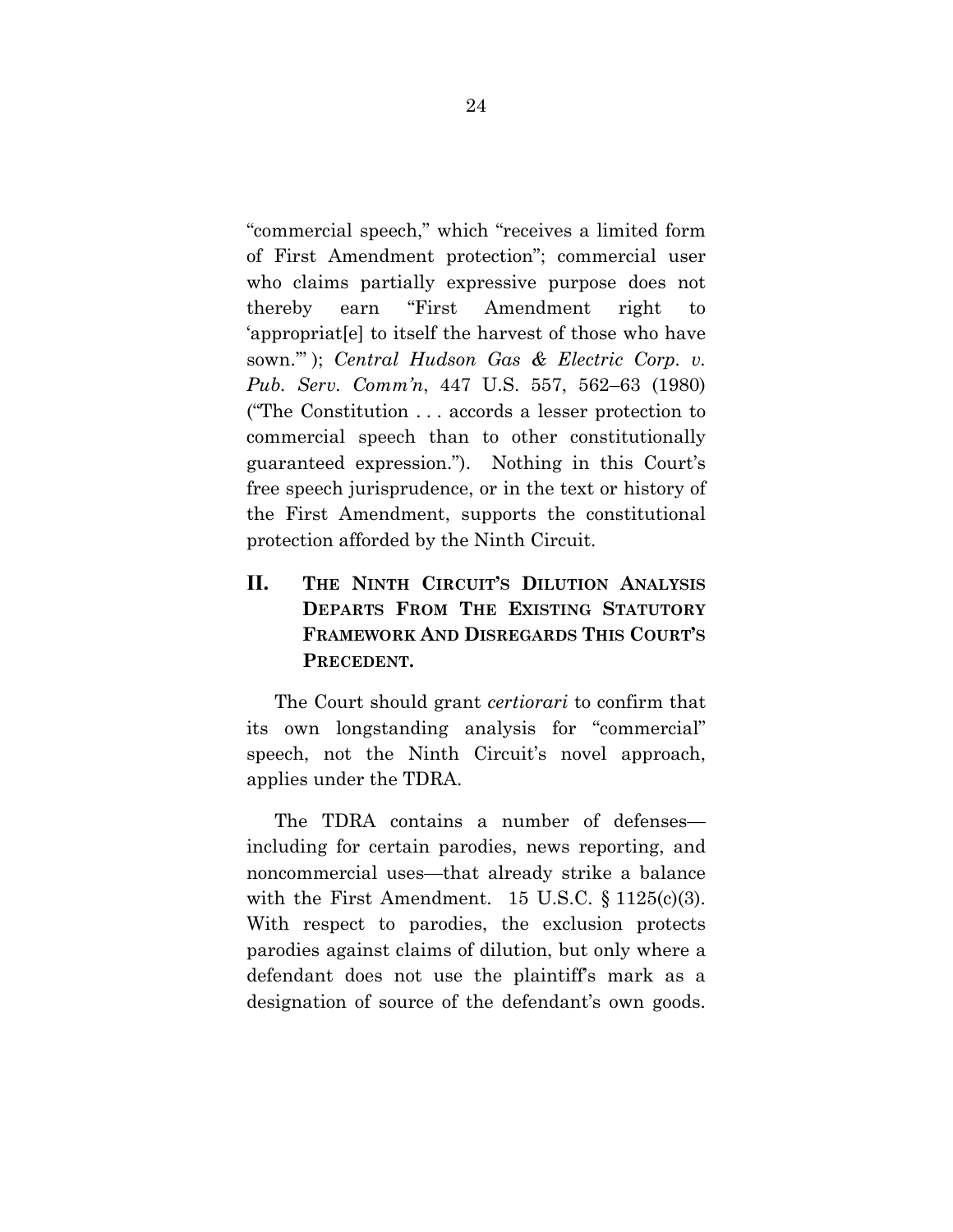The Ninth Circuit did not purport to apply that exclusion because Respondent branded its dog toy with its own mark (Bad Spaniels) and trade dress, both of which JDPI challenged as diluting.

Instead, the Ninth Circuit disregarded the limits of the parody exclusion and seized on the exclusion for noncommercial uses. It held the dog toy noncommercial because it "was used to convey a humorous message." *JDPI*, 953 F.3d at 1176.

The TDRA's "noncommercial use exclusion "expressly incorporates the concept of 'commercial' speech from the 'commercial speech' doctrine, and proscribes dilution actions that seek to enjoin use of famous marks in 'non-commercial' uses (such as consumer product reviews)." H.R. Rep. No. 104-374, 104th Cong., at 8 (1st Sess. 1995); *Mattel, Inc. v. MCA Records, Inc.*, 296 F.3d 894, 906 (9th Cir. 2002) (discussing legislative history of Lanham Act's dilution provision). Before that exclusion can be applied, a court must assess whether the use at issue qualifies as "commercial."

This Court in *Bolger v. Youngs Drug Prods. Corp.*, 463 U.S. 60 (1983), considered three characteristics, the combination of which provides "strong support" for finding speech to be "commercial":

> (1) Whether the material is an advertisement;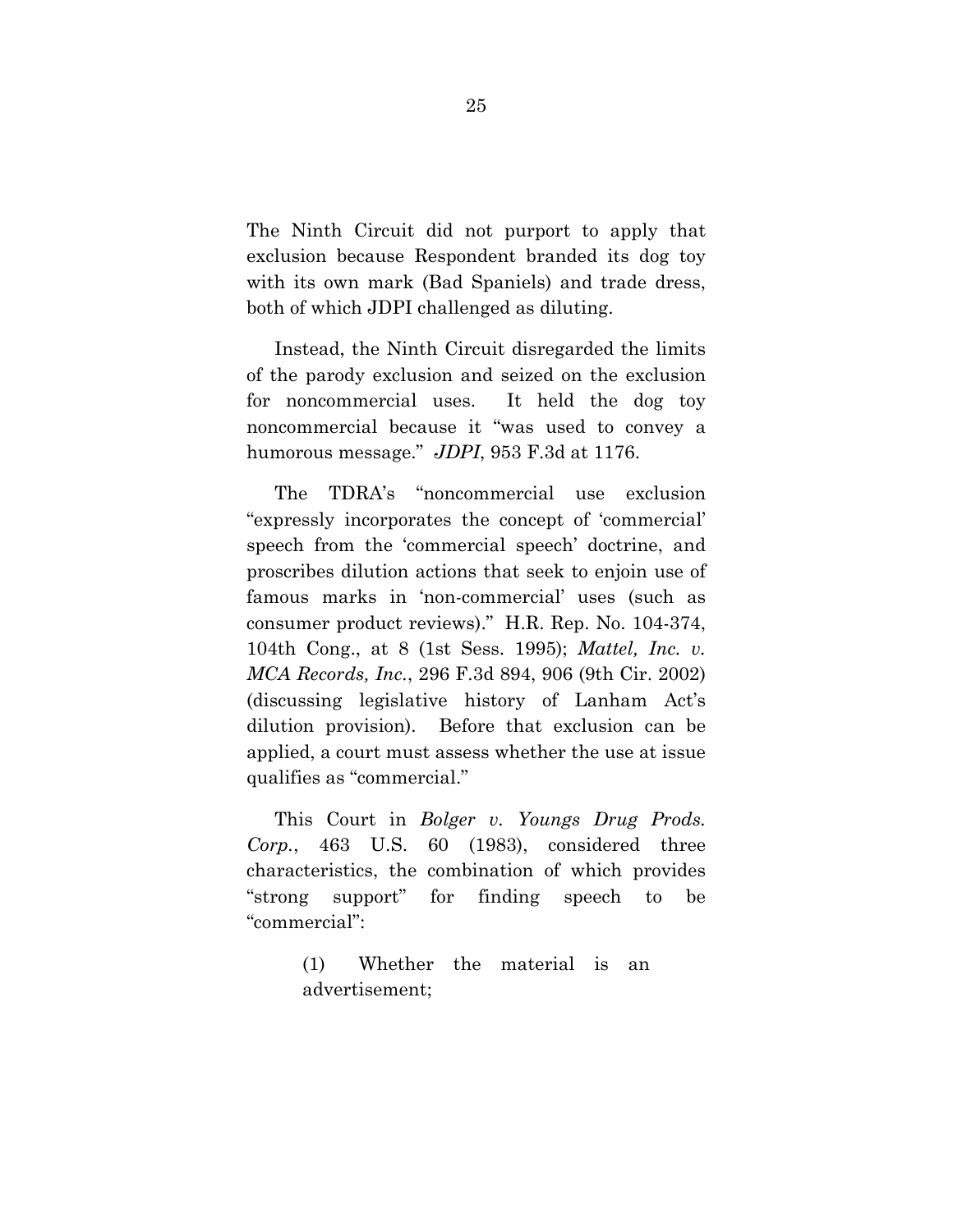(2) Whether the materials refer to a specific product;

(3) Whether the speaker has an economic motive;

*Id.* at 66–67. The Court was mindful that "[a]dvertisers should not be permitted to immunize false or misleading product information from government regulation simply by including references to public issues." *Id.* at 68 (noting approvingly Justice Brennan's concurrence in *Metromedia, Inc. v. City of San Diego*, 453 U.S. 490, 540 (1981), that "those who seek to convey commercial messages will engage in the most imaginative of exercises to place themselves within the safe haven of noncommercial speech, while at the same time conveying their commercial message").

Although this Court has not addressed the TDRA's noncommercial use exception, other courts have applied *Bolger* to analyze whether a trademark use is "noncommercial" under the TDRA. In *Radiance Foundation*, the Fourth Circuit applied the *Bolger* factors and added one more: "'the viewpoint of the listener', *i.e.*, whether the listener would perceive the speech as proposing a transaction." 786 F.3d at 331.

The Ninth Circuit did not consider *Bolger* at all. Instead, in two paragraphs, it held as a matter of law that Respondent's dog toy was noncommercial,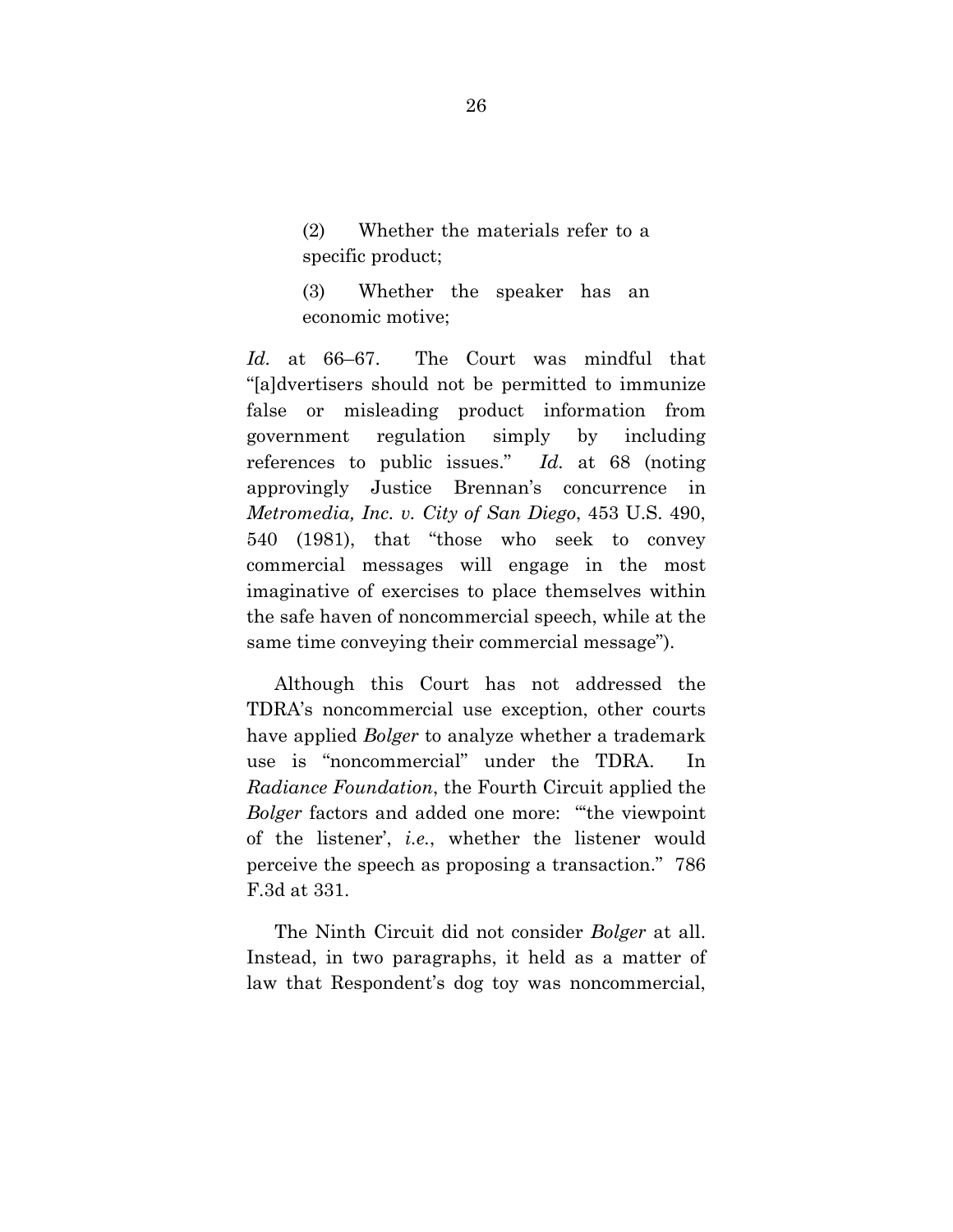and therefore statutorily exempt from a claim for dilution, because the toy conveyed a "humorous message" and did "more than propose a commercial transaction." *JDPI*, 953 F.3d at 1176. That analysis ignores the other *Bolger* factors and improperly shortcuts the analysis of whether a use is "commercial."

An example of *Bolger*'s proper application involved a denial by the New York State Liquor Authority of an application for a beer label with a "picture of a frog with the second of its four unwebbed 'fingers' extended in a manner evocative of a well known human gesture of insult." *Bad Frog Brewery, Inc. v. N.Y. State Liquor Auth.*, 134 F.3d 87, 90 (2d Cir. 1998). The Second Circuit applied *Bolger* and held that the label, although it contained expressive elements, nevertheless was commercial speech:

> We are unpersuaded by Bad Frog's attempt to separate the purported social commentary in the labels from the hawking of beer. Bad Frog's labels meet the three criteria identified in *Bolger:* the labels are a form of advertising, identify a specific product, and serve the economic interest of the speaker. Moreover, the purported noncommercial message is not so "inextricably intertwined" with the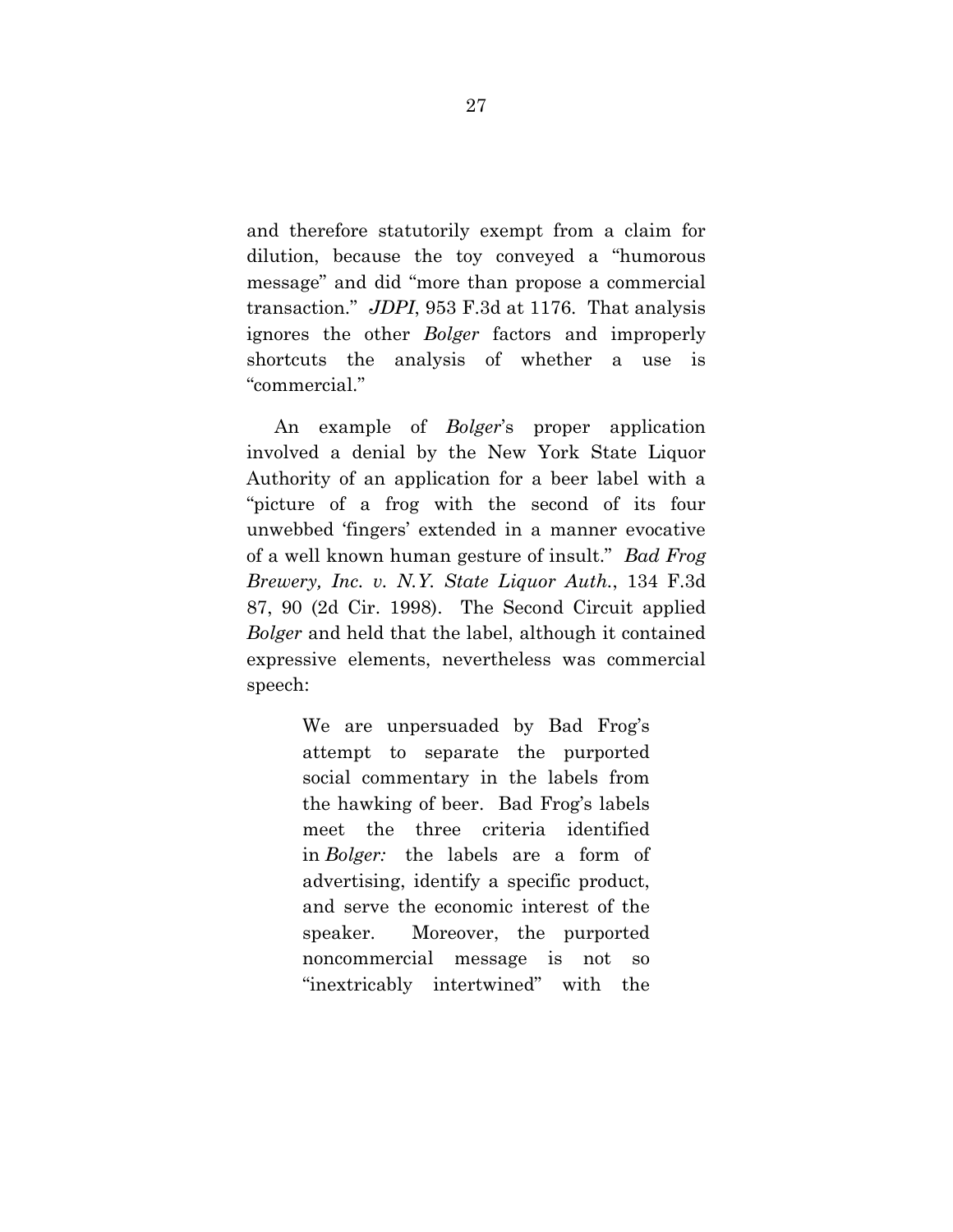commercial speech as to require a finding that the entire label must be treated as "pure" speech. Even viewed generously, Bad Frog's labels at most link[] a product to a current debate, which is not enough to convert a proposal for a commercial transaction into "pure" noncommercial speech.

Id. at 97 (citations and quotation marks omitted).

As the Second Circuit did with beer in *Bad Frog Brewery*, the Ninth Circuit should have done with the dog toy here; it should have applied the *Bolger*  factors with reference to the district court's factual findings, rather than summarily conclude that the toy made noncommercial use of Petitioner's trade dress.

The Ninth Circuit not only failed to apply this Court's established test for analyzing commercial speech, but also unnecessarily resorted to the First Amendment. The TDRA already includes provisions balancing trademark interests with free speech. The Ninth Circuit should have applied those provisions, especially given this Court's "settled policy" to avoid unnecessary constitutional questions. *Gomez v. United States*, 490 U.S. 858, 864 (1989) (invoking doctrine of constitutional avoidance in dispute raising potential First Amendment issues). Adherence to this "settled policy" calls for instructing the lower courts to follow the statutory